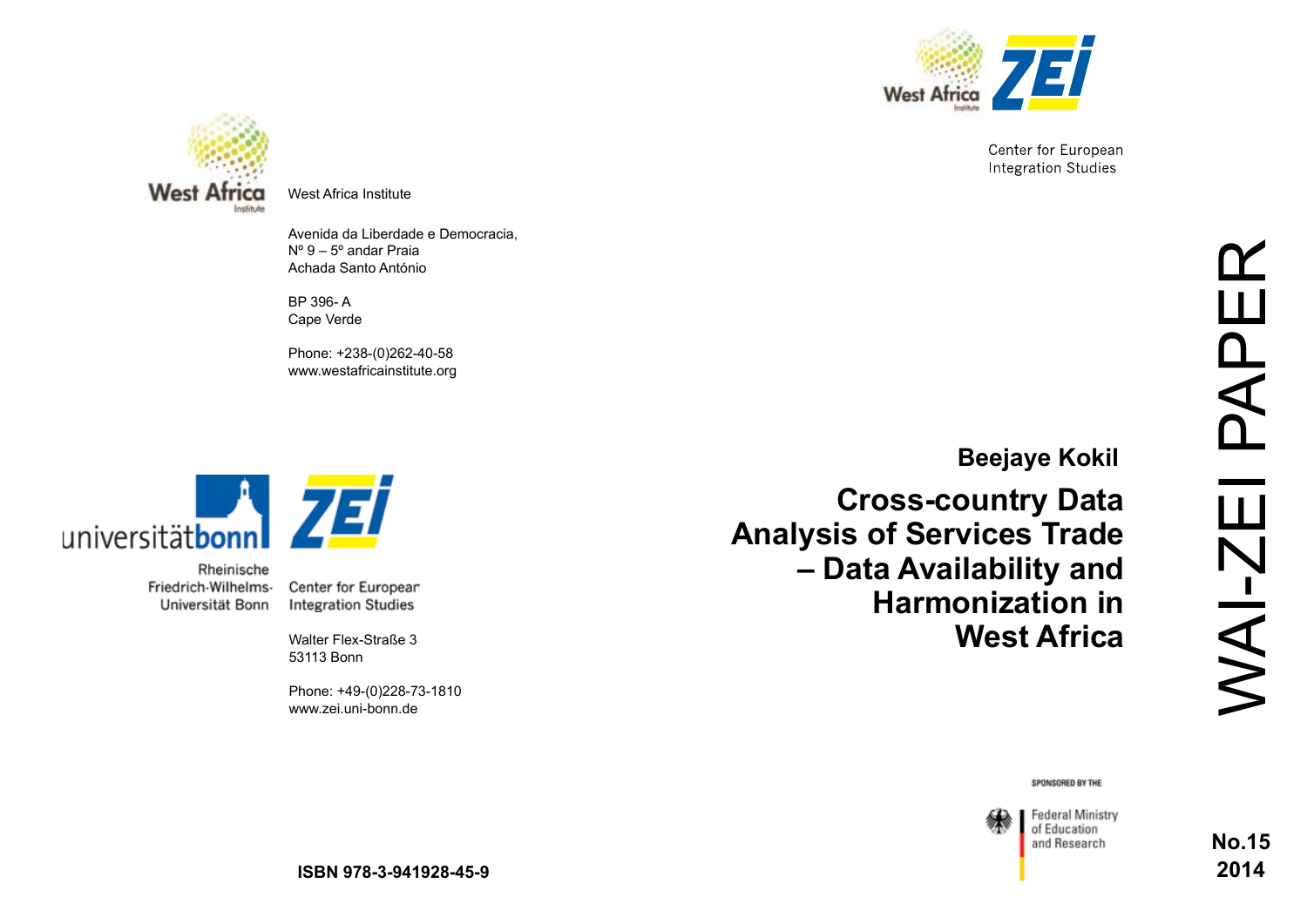## *Beejaye Kokil*

# *Cross-country Data Analysis of Services Trade – Data Availability and Harmonization in West Africa*

#### *Introduction*

Services are playing an increasingly important role both in developed and developing economies. The sector accounts for about half of the GDP and employment in developing countries and it is also the fastest-growing component of international trade. Global international trade in services has tripled over the last 12 years although it still only accounts for about one-fifth of total world trade. Services have a significant impact on growth and efficiency in other sectors of the economy and facilitate overall economic performance. With the development of ICT, e-services is becoming an important source of revenue for a number of developing countries and is also contributing to trade facilitation. ICTs both globalize and localize services by fragmenting some services, but also allowing the creation of new customized services to meet local needs. Trade in services is expected to increase over the coming years because the share of services in consumption tends to rise with the level of income and development. With the necessary reforms and investments the services sector can be an important sector for growth for many African countries.

This paper describes the definition and concepts of trade in services, the sources and methods of measuring and tries to capture the importance of the sector in West Africa, recent trends and prospects for its development. The paper is organized as follows: Section I provides an overall view of the statistical framework for measuring trade in services. Where possible, references are made to West Africa and countries of the region. Section II gives an overview of the West African region and looks at the recent trends in trade in services and

Beejaye Kokil is Manager of the Economic & Social Statistics Division of the African Development Bank, Tunisia. He is specialized in development data analysis, its management and dissemination. He is also leading one of Bank's flagship initiatives to assist African countries to improve the web dissemination of data and public access with the installation of Country Data Portals and Open Data Platform, the Africa Information Highway. He is a WAI-ZEI fellow.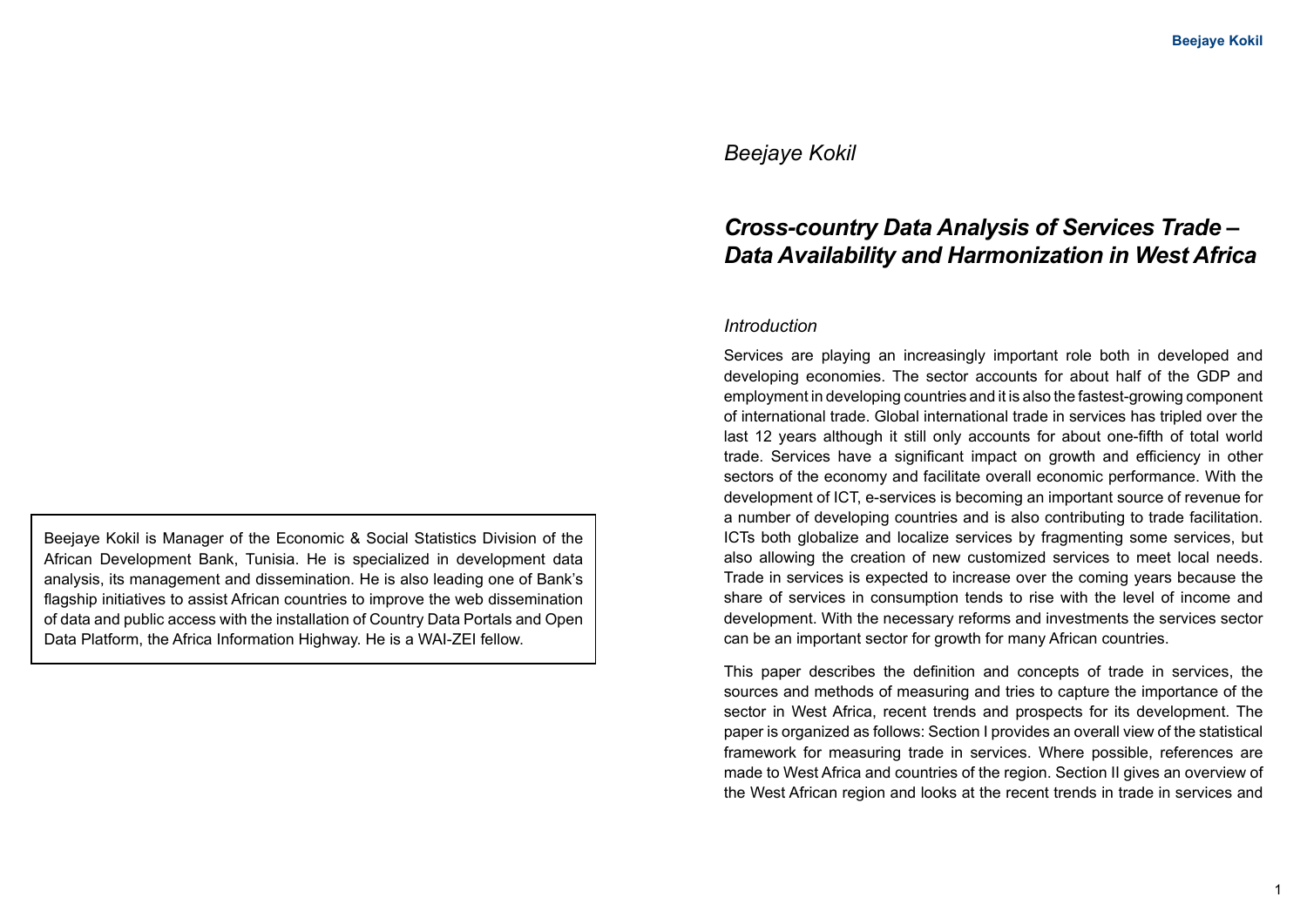#### **Cross-country Data Analysis of Services Trade in West Africa Beejaye Kokil**

the state of infrastructure in the region given its critical role in facilitating trade in goods and services.

## *Statistical Framework for measuring trade in services*

## *Definition of Services*

The service sector comprises a variety of highly heterogeneous economic activities. Services can be classified into distributive services (wholesale and retail, transportation and communications), producer services (advisory, legal services, banking and finance), social services (health and education), and personal services (hotels and catering). The GATT's Uruguay Round provides the legal concept of services for international trade rules.

The 2008 System of National Accounts (SNA) defines services as follows: Services are the result of a production activity that changes the conditions of the consuming units, or facilitates the exchange of products or financial assets. These types of services may be described as change-effecting services and margin services, respectively. Change-effecting services are outputs produced to order and typically consist of changes in the conditions of the consuming units realized by the activities of producers at the demand of the consumers. They can also be referred to as "transformation services". Margin services result when one institutional unit facilitates the change of ownership of goods, knowledgecapturing products, some services or financial assets between two other institutional units. Margin services are provided by wholesalers and retailers and by many types of financial institutions. Both change-effecting services and margin services are not separate entities over which ownership rights can be established. They cannot be traded separately from their production. By the time their production is completed, they must have been provided to the consumers.

## *Statistical framework and classifications*

National accounts provide the framework for measuring major macroeconomic aggregates such as value added by various sectors of the economy, including the various components of the services sector. The Uruguay Round of Negotiations managed to bring international trade in services under common multilateral rules. The WTO General Agreement on Trade in Services (GATS) is the first set of multilaterally negotiated and legally enforceable rules covering international trade in commercial services. Trade in services covers four modes of supply:

- **• Mode 1:** Cross-border supply, where the service consumer is in his country of residence, while the service supplier is outside the country of the consumer; for example: transportation services, internet-based trade.
- **• Mode 2:** Consumption abroad, where the service consumer moves outside his home territory and consumes services in another country; for example: tourism, education overseas.
- **• Mode 3:** Commercial presence, where the service supplier establishes, through foreign direct investment, an enterprise in the territory of the consumer and supplies the service to the consumer; for example, where services offered by foreign-owned banks.
- **• Mode 4:** Temporary movement of natural persons, where an individual who is either self-employed or working on behalf of his employer moves to the territory of the consumer to provide the service; for example: services provided by an on-site engineer.

Table 1 provides the correspondence between the modes of supply and the various statistical domains.

The Manual on Statistics of International Trade in Services (MSITS) 2010 provides a detailed and comprehensive system for the measurement of services trade. The conceptual framework of MSITS 2010 is not only built around the requirements of GATS negotiations, but also on the concepts defined in the System of National Accounts (SNA) and the Balance of Payments Manual (BPM) and those related to Foreign Affiliates Statistics (FATS).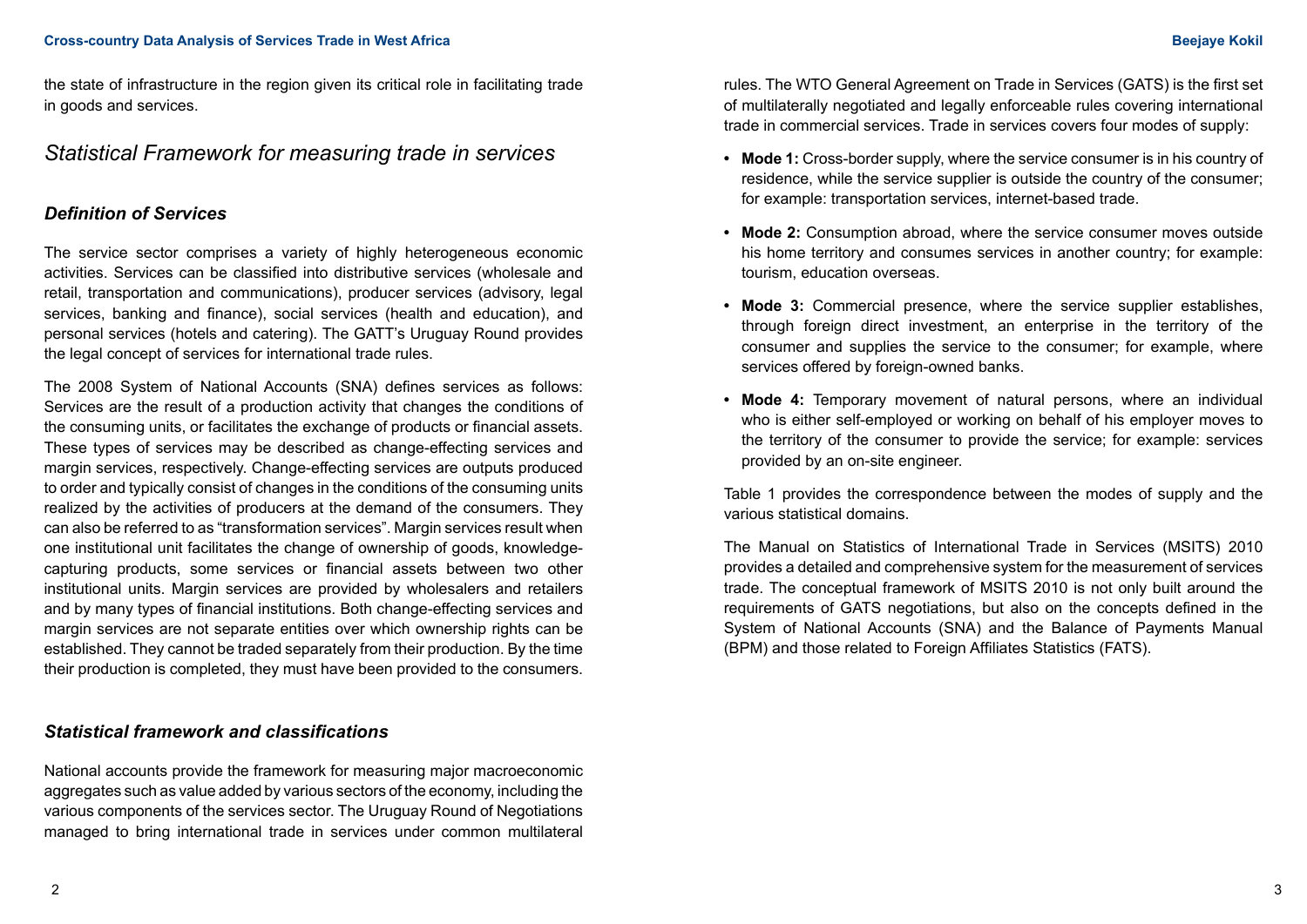**Table 1: Correspondence between the value of trade by modes of supply and statistical domains** 

| <b>Modes of Supply</b>                    | <b>Staistical domains</b>                                                                                                              | <b>Inadequacies</b>                                                                                                                                        |
|-------------------------------------------|----------------------------------------------------------------------------------------------------------------------------------------|------------------------------------------------------------------------------------------------------------------------------------------------------------|
| Mode 1:<br>Cross-border supply            | BOP: Commercial<br>$\bullet$<br>services (excl. travel,<br>manufacturing<br>services, repair,<br>construction and part<br>of transport | No distinction between<br>$\bullet$<br>modes of supply                                                                                                     |
| Mode 2:<br>Consumption abroad             | BOP: Travel,<br>٠<br>manufacturing<br>services, repair and<br>part of transport                                                        | Travel: Contains goods<br>$\bullet$<br>and not divided into types<br>of services<br>Other items: No<br>$\bullet$<br>distinction between<br>modes of supply |
| Mode 3:<br>Commercial<br>presence         | <b>FATS</b><br>$\bullet$<br><b>BOP: Construction</b>                                                                                   | Very few countries<br>$\bullet$<br>produce FATS<br>Construction: No<br>$\bullet$<br>distinction between<br>Modes 3-4                                       |
| Mode 4:<br>Presence of natural<br>persons | BOP: Commercial<br>$\bullet$<br>services (excl. travel)                                                                                | No distinction between<br>$\bullet$<br>modes of supply                                                                                                     |

Source: WTO

## *Balance of Payments*

The MSITS 2010 statistical framework as it relates to resident/non-resident transactions is based on BPM6, which contains among other things; recommendations, definition, valuation, classification and recording of resident/ non-resident trade in services. BPM6 is a primary source of statistical guidance on international trade in services, international investment transactions and economic flows associated with the movement of workers. Extensions to BPM6 are developed in MSITS 2010 which provides for a more detailed treatment of service transactions between residents and non-residents by product category and by trading partner.

The balance of payments summarizes the transactions of an economy with the rest of the world. BPM6 statistics are arranged within a coherent structure to facilitate their use and adaptation for various purposes. It comprises the current account, the capital and financial account. The current account records flows of goods, services, income and current transfers. Services are further broken down into 12 components:

- 1. Manufacturing services on physical inputs owned by others.
- 2. Maintenance and repair services (not included elsewhere)
- 3. Transport.
- 4. Travel.
- 5. Construction.
- 6. Insurance and pension services.
- 7. Financial services.
- 8. Charges for the use of intellectual property (not included elsewhere).
- 9. Telecommunications, computer and information services.
- 10. Other business services.
- 11. Personal, cultural and recreational services.
- 12. Government goods and services (not included elsewhere).

For analysis purposes, more details are needed than the BPM6 classification. MSITS 2010 has introduced the Extended Balance of Payments Services Classification (EBOPS) 2010, a disaggregated subsystem of the BPM6 services classification. EBOPS 2010 contains main categories that are identical to the 12 major BPM6 standard services components, as well as further details that are consistent with BPM6. Most services delivered under Mode 3 and Mode 4 are not well covered or identified, although some indicators are quite useful such as foreign direct investment for Mode 3.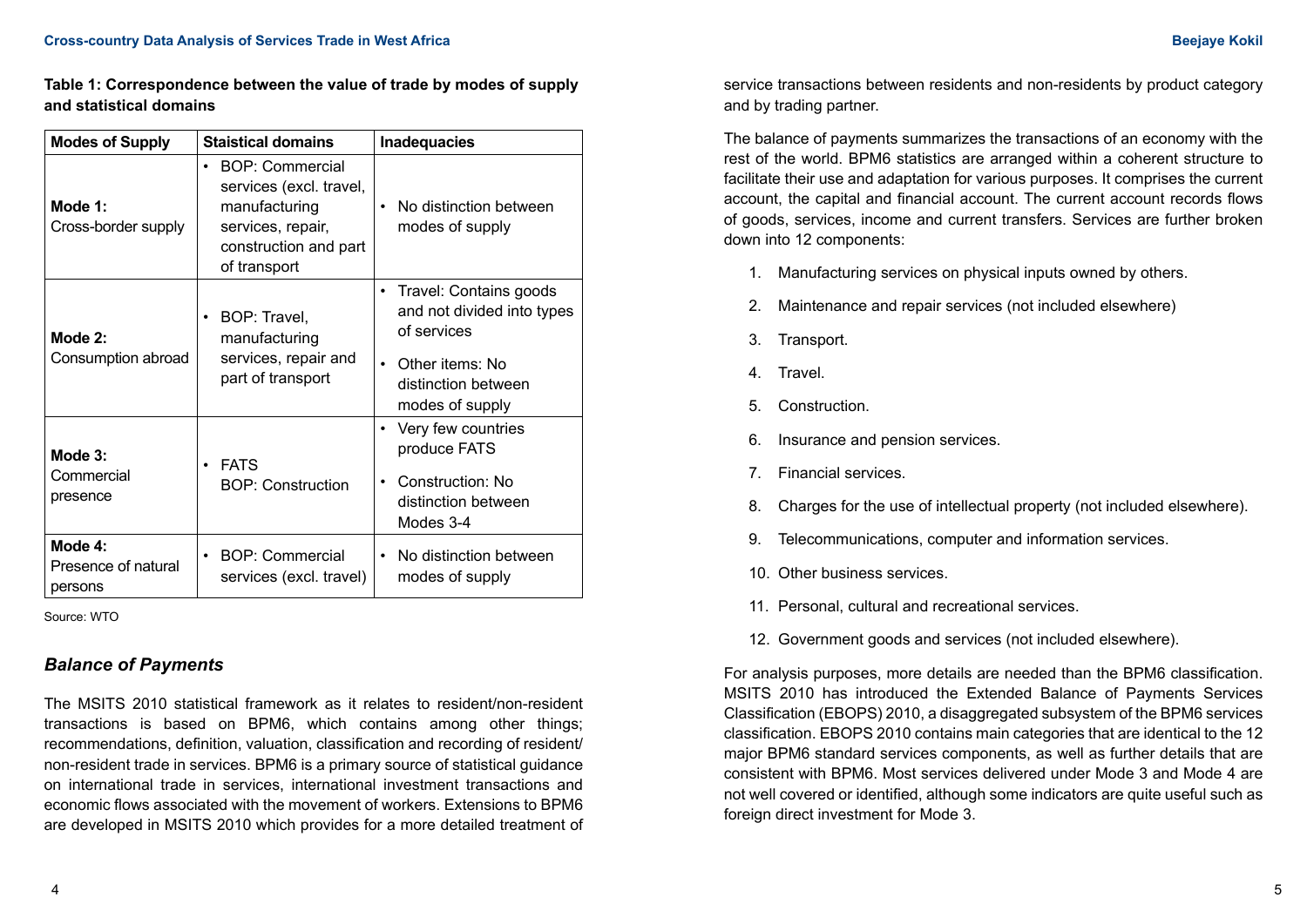## *Foreign Affiliates Statistics (FATS)*

The international delivery of a number of services requires close contact between producers and consumers, which is often achieved through locally established affiliates (Mode 3: commercial presence). However, because foreign-controlled affiliates are resident entities in their host countries, their sales in these countries are not captured in the BOP, which only records transactions between residents and non-residents. FATS measures the activity of foreign affiliates and allows the compilation of these transactions. FATS are useful to understand the phenomenon of globalization. Most of the variables for FATS are drawn from SNA 2008. FATS variables are classified as a first priority on an activity basis, by their primary activity, according to ISIC Categories for Foreign Affiliates in services (ICFA Rev.1).

#### *Data sources and methods*

In the context of defining and implementing economic policy at country, subregional and regional level, it is important to compile data on international trade in goods and services. While the framework and compilation of data on trade in goods is well-advanced in most countries of the region, for services trade it still needs to be improved. Data on services is compiled in the context of the national accounts and balance of payments, while household surveys provide some data on employment in services.

 The compilation of balance of payments statistics draws from two main sources: the International Transactions Reporting System (ITRS) and enterprise surveys. Others sources such as surveys of travelers and household expenditure surveys, official sources and government transactions are used to complement these sources. The ITRS is a data collection system in which international payments channeled through domestic banks are reported to the central bank together with additional information on the specific services for which the payments are made. Domestic banks act as intermediaries and report on their customers' international settlements. This is supplemented by direct reporting of transactions settled outside the domestic banking system. The advantage of the system is that it provides comprehensive and timely BOP statistics and

involves a relatively small number of reporters. The main difficulty is reporting on the type of service which leads to misclassifications.

Enterprise surveys can constitute a source of statistics on international trade in services. Data is collected through surveys of representative samples of international transactions. The quality of the data depends on techniques used for the sampling, questionnaire design and processing as well as the quality of the business register. Some countries like the USA and the UK use a system of enterprise surveys while some others use ITRS. Most countries use a combination of both.

Within the West Africa region, each country has its own practices, sources and methods, which are documented in the metadata and is available from the GDDS web site of the IMF. Data on trade in services is usually published at part of the balance of payments statistics at varying levels of breakdown of services. Although BPM6 has been published, the available statistics are still based on the BPM5 which is used by most of the countries of the region. In the case of Cote D'Ivoire, the compilation of data on trade in services draws mainly on data collected from a range of questionnaires and surveys of the main economic operators (enterprises, international organizations, administrations). The framework of these questionnaires distinguishes between transactions with France, with the other WAEMU countries, and with other countries. In Nigeria, the BOP data are compiled from data provided by the banking system i.e. the ITRS system.

For transportation all countries estimate freight and insurance as a percentage of the cost, insurance and freight (c.i.f.) value of imports, which is obtained from customs. The coefficient is usually based on a survey of customs declaration forms and varies by country. Nigeria applies a coefficient of 10%; Ghana applies a rate of 9 % of total c.i.f. value of all non-oil imports and 2.4 % of oil import c.i.f. value; in Gambia freight is estimated as 12.4 % of imports and insurance at 1.9 %. Estimated for 'other transportation' are based on data from the airport and port authorities while estimates for other services are based on surveys and in some cases benchmark data is extrapolated in line with import values.

Harmonization of the data on trade in services can be achieved when all countries in the region use the same system based on international standards and classifications. Countries of the WEAMU use the same methodology; BPM5 and the data are harmonized. BOP are compiled both at the national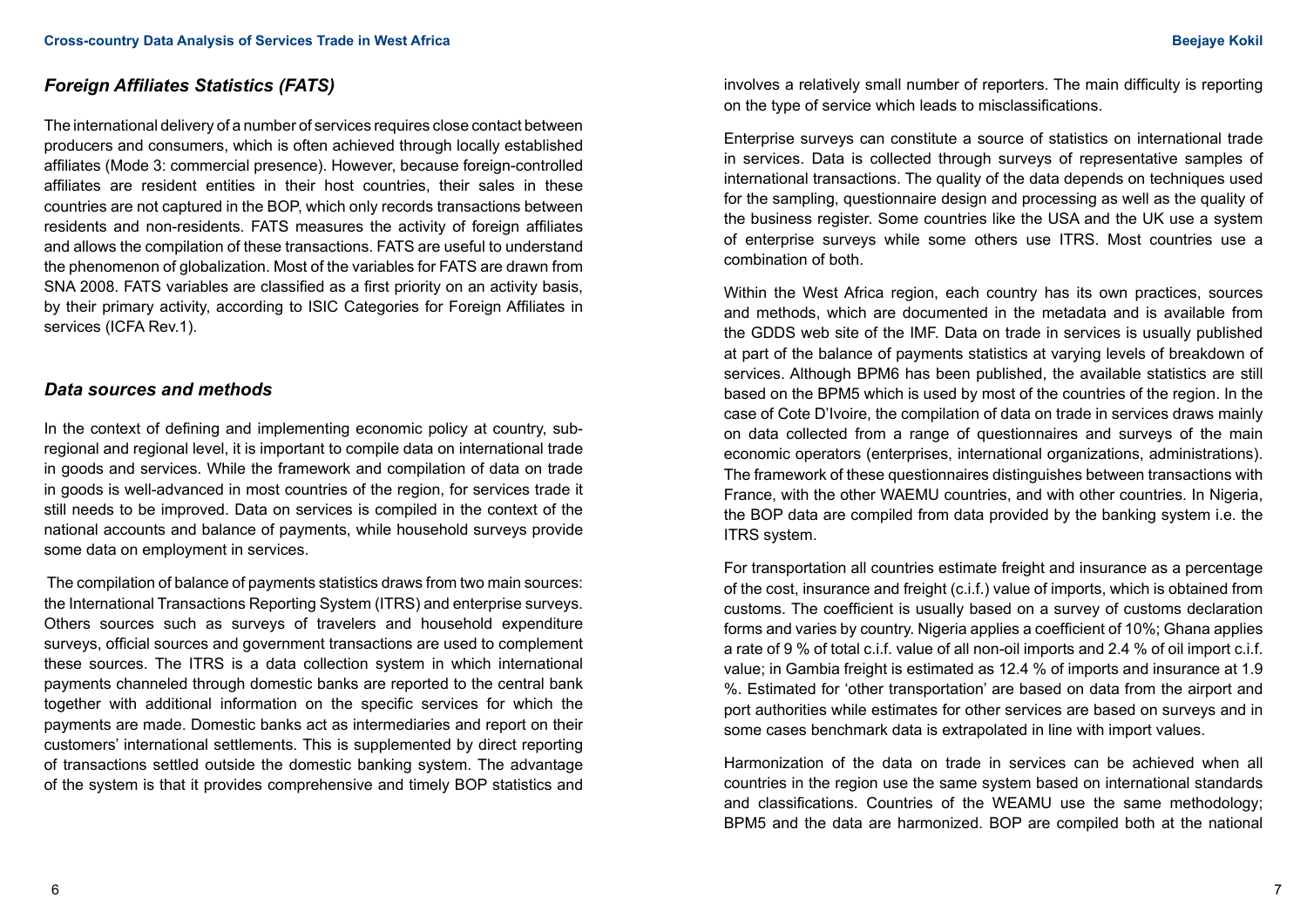level for each country and at the regional level for WEAMU. The next step is to move to the most recent norms and standards. Most of the other countries of the region are using BPM5, while some like Ghana are still using BPM4. As the countries of the region adopt and implement BPM6, the data will be better harmonized. However additional effort is necessary on the sources and methods so as to improve the coverage and quality of the data. Although countries tend to use common concepts and definitions, each system has its own strengths and weaknesses and the quality of the statistics varies across countries. The analysis of discrepancies between countries' statistics and mirror data from partner countries provides useful information on the discrepancies and the quality of the data.

At the international level, data on trade in services for African countries, including those in West Africa, can be accessed from a number of sources:

- IMF Balance of Payments Statistics database
- UN Service Trade database, available at: unstats.un.org/unsd/ServiceTrade/ default.aspx)
- WTO's International Trade Statistics, available at: www.wto.org/English/ res\_e/statis\_e/statis\_e.htm

However there is a time lag for data to be available in the international databases, and many countries do not provide the full breakdown by type of services.

## *Statistics by trading partner*

Detailed breakdown of the data on trade in services by country, types of services supplied and consumed, and country of residence of trading partners are important for various analytical purposes. The data is useful for showing developments in trends and patterns of trade for different types of services. It also provides a reliable basis for the multilateral and bilateral trade in services negotiations carried out under the GATS. Furthermore, bilateral comparisons with trading partner statistics using "mirror statistics" constitute an important tool for reconciling differences and contributing to improved data quality. In this

context harmonization and use of standard classifications and definitions and a common geographical basis for all trade in services data is critical.

MSITS 2010 recommends that statistics on international trade in services be compiled on an individual trading partner basis, at least at the level of the 12 major components of the BPM6 classification of services, and where possible, at the more detailed EBOPS 2010 level. However, compiling statistics by trading partner is resource-intensive and may be difficult in some circumstances due to issues related to disclosure and incompleteness of information. Compilers are recommended to compile those statistics identified as most relevant to their economies at a detailed partner economy level.

## *Improving Trade in Service Statistics in West Africa*

The 2008 SNA, the Balance of Payments 6th edition (BPM6), ISIC Rev.4 and CPC Version 2, now set out the fundamental framework that serves as the basis for reliable and comparable services statistics, including trade. Most countries of the region are still using BPM5 and very few of them report the full BPM5 requested details. With the adoption of these frameworks it is expected that countries begin compiling data according to new standards in the near future. MSITS 2010 proposes a phased approach to implementation so that countries, can implement developments gradually. The successful implementation of the new international standard framework depends upon and can be facilitated by a number of factors such as: the allocation of the necessary resources by government; effective technical assistance from international and regional economic communities; and the organization of regional technical and training workshops for compilers of these statistics. Co-operation and co-ordination between national institutions such as Central Banks, National Statistical Offices, customs, and Ministries of Trade is critical. These institutions collect and manage a wide range of data on trade in services which can be shared and used for reconciling and improving data quality. Data collected from ITRS systems needs to be complemented with other sources such as official government sources, and sample surveys of at least the large enterprises and in this regard it is important to develop and maintain up-to date business registers. International and regional institutions need to collaborate and join their efforts to support national initiatives to improve the compilation of trade in services. In this regard UNCTAD is cooperating with the African Development Bank to improve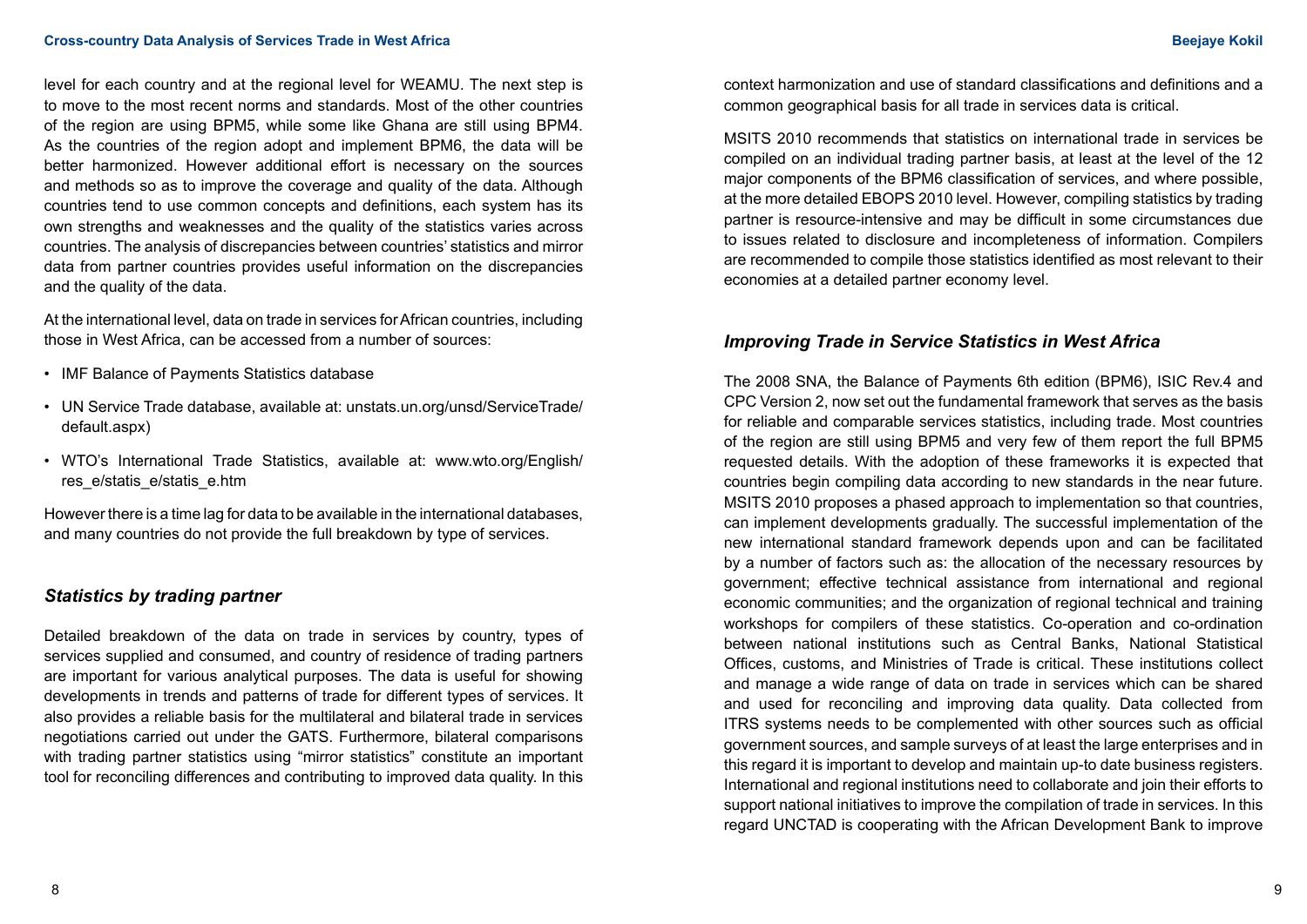statistics on trade of goods and services, foreign direct investment and further breakdowns by partner countries. Within West Africa, WEAMU and UNCTAD have agreed to undertake a project to put in place a system for statistics on trade in services based on international standards. The objective is to build country capacity to compile this data and constitute a regional database on trade on services for the region. The data will be useful for comparative and impact analyses. The activities to be undertaken include: training of country staff, the setting up of a permanent structure for data collection processing and dissemination, and undertaking pilot surveys to identify capacity building needs.

Dissemination of statistics on trade in services is also critical, so that it is easily available to policy makers, researchers and the public in general. The data needs to be up-to date and sources and methods well documented in the metadata. Data available at the national level also needs to feed easily into regional and international databases. As has been highlighted earlier, data available at the regional/international level is not sufficiently updated and documented as that published at the international level. The data also needs to be standardized.

In 2012, the African Development Bank (AfDB) launched the Africa Information Highway (AIH) to facilitate data dissemination and access on the continent. Data Portals have been installed at the national statistical offices (NSO) in most African countries. Open Data Platforms have been installed in all NSOs and is now being extended to the Central Banks. The AIH initiative involves establishing live data links between the AfDB and regional member countries' (RMCs) national statistical offices, central banks, and line ministries on the one hand (country data), and development partners, international organizations and other users including the general public on the other. This arrangement will facilitate data exchange, validation, analysis, and dissemination among all stakeholders. The system incorporates a Data Submission Tool that will facilitate direct reporting of country data to the AfDB's data portal, using common international standards and SDMX, thus positioning the AfDB as a hub for development data on African countries. With the new system in place countries upload their data once to their Opendata platform and this data is available to all institutions; the regional and international databases are automatically and regularly updated (see figure below).

The Data Submission tool has been piloted in 6 countries jointly with the IMF; another 6 countries are now being covered and the objective is to extend it to all African countries. The Platform facilitates the sharing of data between countries, regional and international institutions. It reduces the reporting burden on countries and facilitates data harmonization and the adoption of standard international classifications and standards in the region.

#### **Figure 1: Data Submission Tool**



Source: AfDB

# *Trends in trade in services in West Africa*

#### *Overview of the West Africa Region*

The West Africa Region as defined in this note comprises 15 countries of the region. It has a combined population of 318.5 million, representing about 30% of the population of continent and a total GDP of 586.2 US\$ bn, 26.2% of Africa's GDP. Six of the countries of the region are fragile states having suffered from war or civil strife over the past years. Furthermore, three countries of the region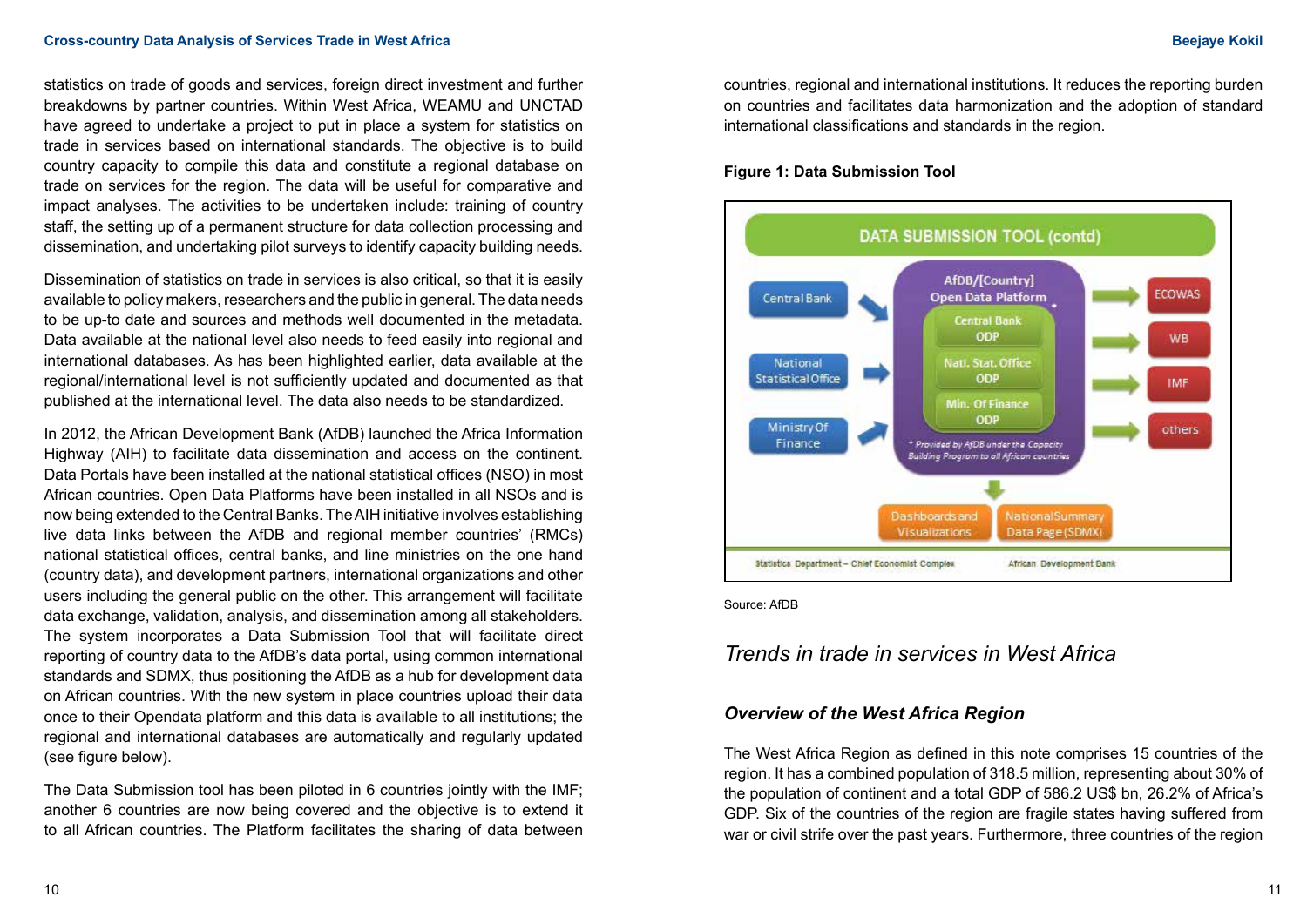are land-locked and rely on neighboring countries for their access to world markets. Average per capita GDP of the region is about 1840 US\$, varying from 393US\$ in Niger to 3608 US\$ in Cabo Verde. The region is well endowed with natural resources and is a major exporter of mining and agricultural products including crude oil, aluminum, uranium, diamonds, phosphates, cocoa, coffee, rubber, and cotton.

#### **Table 2 : West Africa - Selected Indicators 2013**

|                          | Area                 | Population | GDP at   | Per        | Trade- |
|--------------------------|----------------------|------------|----------|------------|--------|
|                          |                      |            | current  | capita     | to-GDP |
|                          |                      |            | prices   | <b>GDP</b> | ratio  |
|                          | 1000 km <sup>2</sup> | millions   | millions | US\$       | $\%$   |
|                          |                      |            | US\$     |            |        |
| Benin                    | 114.8                | 10.1       | 7.6      | 752.0      | 43.6   |
| <b>Burkina Faso</b>      | 274.0                | 16.5       | 11.0     | 669.8      | 64.0   |
| Cape Verde               | 4.0                  | 0.5        | 1.8      | 3608.2     | 111.0  |
| Côte d'Ivoire            | 322.5                | 19.8       | 24.7     | 1244.1     | 105.0  |
| Gambia                   | 11.3                 | 1.8        | 0.9      | 526.0      | 76.4   |
| Ghana                    | 238.5                | 25.4       | 39.5     | 1555.5     | 98.3   |
| Guinea                   | 245.9                | 11.5       | 5.6      | 492.4      | 91.6   |
| Guinea-Bissau            | 36.1                 | 1.7        | 0.9      | 552.2      | 43.8   |
| Liberia                  | 111.4                | 4.2        | 1.8      | 423.3      | 166.8  |
| Mali                     | 1240.2               | 14.9       | 10.3     | 691.0      | 71.0   |
| Niger                    | 1267.0               | 17.2       | 6.7      | 393.3      | 68.6   |
| Nigeria                  | 923.8                | 168.8      | 453.8    | 2687.8     | 67.9   |
| Senegal                  | 196.7                | 13.7       | 14.0     | 1023.6     | 73.7   |
| Sierra Leone             | 71.7                 | 6.0        | 3.7      | 626.6      | 97.9   |
| Togo                     | 56.8                 | 6.6        | 3.9      | 582.2      | 93.7   |
| <b>Total West Africa</b> | 5114.6               | 318.5      | 586.2    | 1840.6     | 74.5   |
| Africa                   | 30415.9              | 1071.6     | 2236.6   | 2067.3     | 71.5   |

Source: AfDB Statistics Department

Services (49.6%) constituted almost half of the GDP of the West Africa region followed by industry (26.4%) and agriculture (24.0%). The share of services in GDP has increased significantly from 32.4% in 2000 and is largely accounted for by Nigeria, particularly with the rebased national accounts data which has brought about a 60% re-evaluation of the nominal GDP and the incorporation of a number of sectors such as mobile telecommunications and other services which were not properly captured in previous estimates. Further breakdown of the services sector indicates the growing importance of transport, storage and communications, trade, finance, real estate and business services (see Table3). Industry is dominated essentially by mining and quarrying including crude oil production.

#### **Table 3 : West Africa - Share of GDP by sector, percentage**

|                                                        | 2000  | 2012  |
|--------------------------------------------------------|-------|-------|
| Agriculture, forestry and fishing                      | 28.5  | 24.0  |
| <b>Industry</b>                                        | 39.1  | 26.4  |
| Mining and quarrying                                   | 27.6  | 14.1  |
| Manufacturing                                          | 7.5   | 7.2   |
| Electricity, gas and water                             | 1.0   | 1.2   |
| Construction                                           | 3.0   | 3.9   |
| <b>Services</b>                                        | 32.4  | 49.6  |
| Wholesale and retail trade, hotels and<br>restauarants | 13.4  | 16.4  |
| Transport, storage and communication                   | 4.1   | 11.3  |
| Finance, real estate and business<br>services          | 6.6   | 12.6  |
| General governement services                           | 6.0   | 4.9   |
| Personal services                                      | 2.4   | 4.3   |
| <b>GDP at factor cost</b>                              | 100.0 | 100.0 |

Source: AfDB Statistics Department

Services employ a large share of the labor force in many of the countries. In Nigeria for instance, services are the main sector of activity for 33% of the population and about two thirds of which are women. In Ghana, the services sector provides employment to 32.2% of those employed, the second most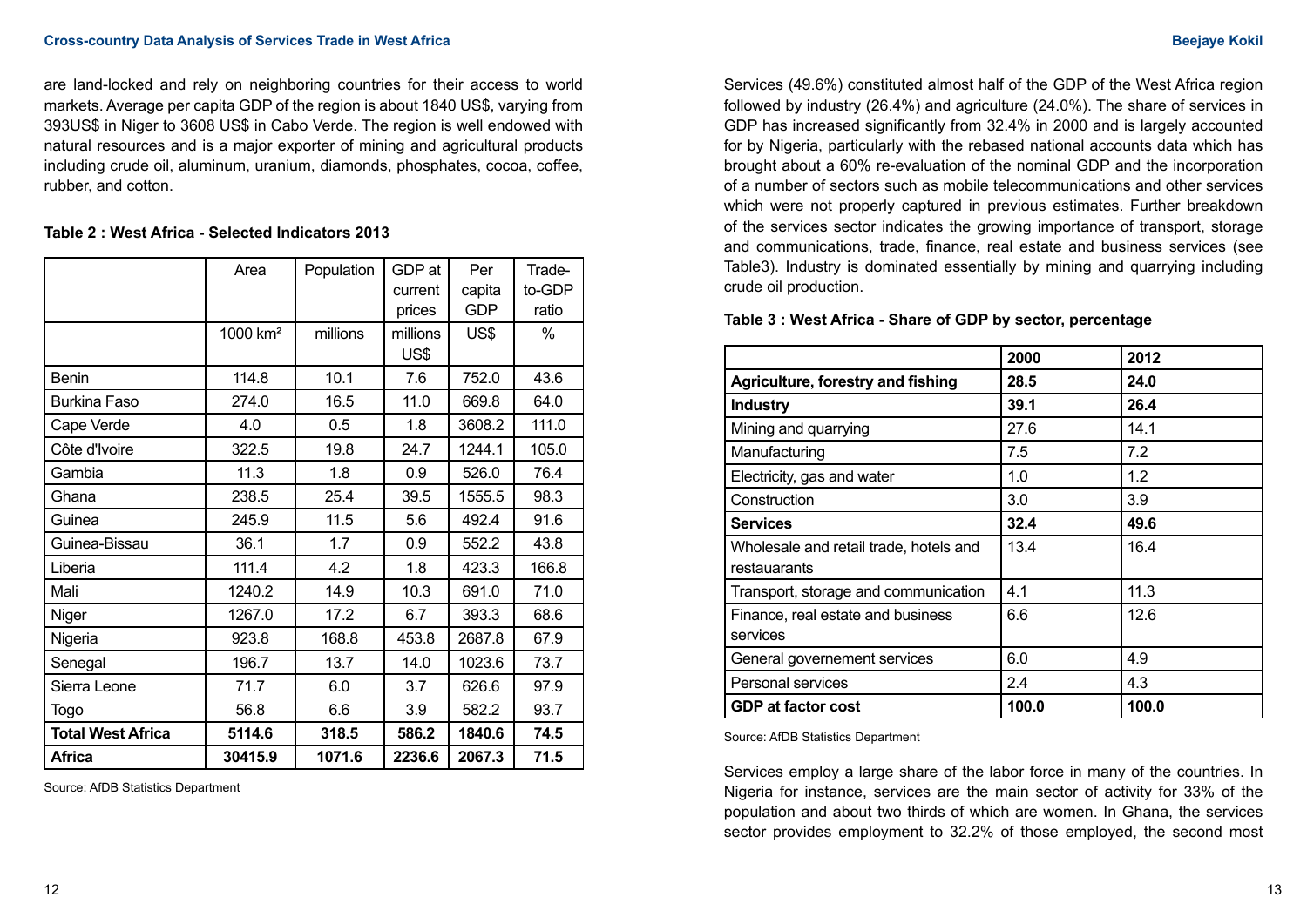important sector after agriculture with 52%. A survey in the capital cities of the WEAMU countries indicates that the informal sector accounts for a large share (76%) of the labor market, followed by the formal private sector (14%) and the public sector accounting for 8%.

### *Intra-regional trade*

The region comprises a number of overlapping sub-regional groupings, the two main ones being the Economic Community of West African States (ECOWAS) and the West African Economic and Monetary Union (WAEMU). ECOWAS, grouping all the 15 countries of the region, was founded on May 28, 1975 with the adoption of the ECOWAS Treaty in Lagos. Its mission is to promote economic integration in all fields of economic activity, particularly industry, transport, telecommunications, energy, agriculture, natural resources, commerce, monetary and financial issues, social and cultural matters etc. WEAMU was created by treaty in 1994 and groups together eight countries of the region using a common currency, the CFA franc. One of the objectives of the union is to create a common market based on the free mobility of people, goods, services and capital, on the right of setting up businesses as well as a common external tariff and trade policy. In spite of these initiatives and efforts aimed at promoting regional integration not much progress has been achieved as is reflected in the level of inter-regional trade (see Table 4), although the figures do not take into account informal trade across the borders.

### **Table 4 : Intra.-regional trade in ECOWAs and WAEMU as % of total exports or imports**

|                | 1995 | 2000 | 2005 | 2012 |
|----------------|------|------|------|------|
| <b>ECOWAS</b>  |      |      |      |      |
| <b>Exports</b> | 10.3 | 9    | 9.7  | 7.5  |
| Imports        | 8.4  | 12.5 | 13.6 | 10.4 |
| <b>WAEMU</b>   |      |      |      |      |
| Exports        | 16.1 | 15.2 | 14.2 | 13.5 |
| Imports        | 7.5  | 10.4 | 9.8  | 10   |

Source: UNCTADStat

## *Trends in exports and imports of services*

Growth in exports of services was almost stagnant in the period 1980-2000, with services growing by an annual rate of 0.2% in WEAMU and 2.1% in ECOWAS (see Chart 1). The trend was much higher after 2000, growing by an annual average of 10.7% in WEAMU and slightly lower at 9.8% in ECOWAS. However, both regions were not able to keep pace with growth in exports with the rest of Africa, witnessing a decline in their share of African exports of services; the share of the WEAMU region falling from 8.8% in 1980 to 4.1% in 2011 and the share of the ECOWAS region falling from 18.7% to 11.5% during the same period.

#### **Chart 1 : West Africa exports of services (billions US\$)**



Source: Author's calculations based on UNCTADStat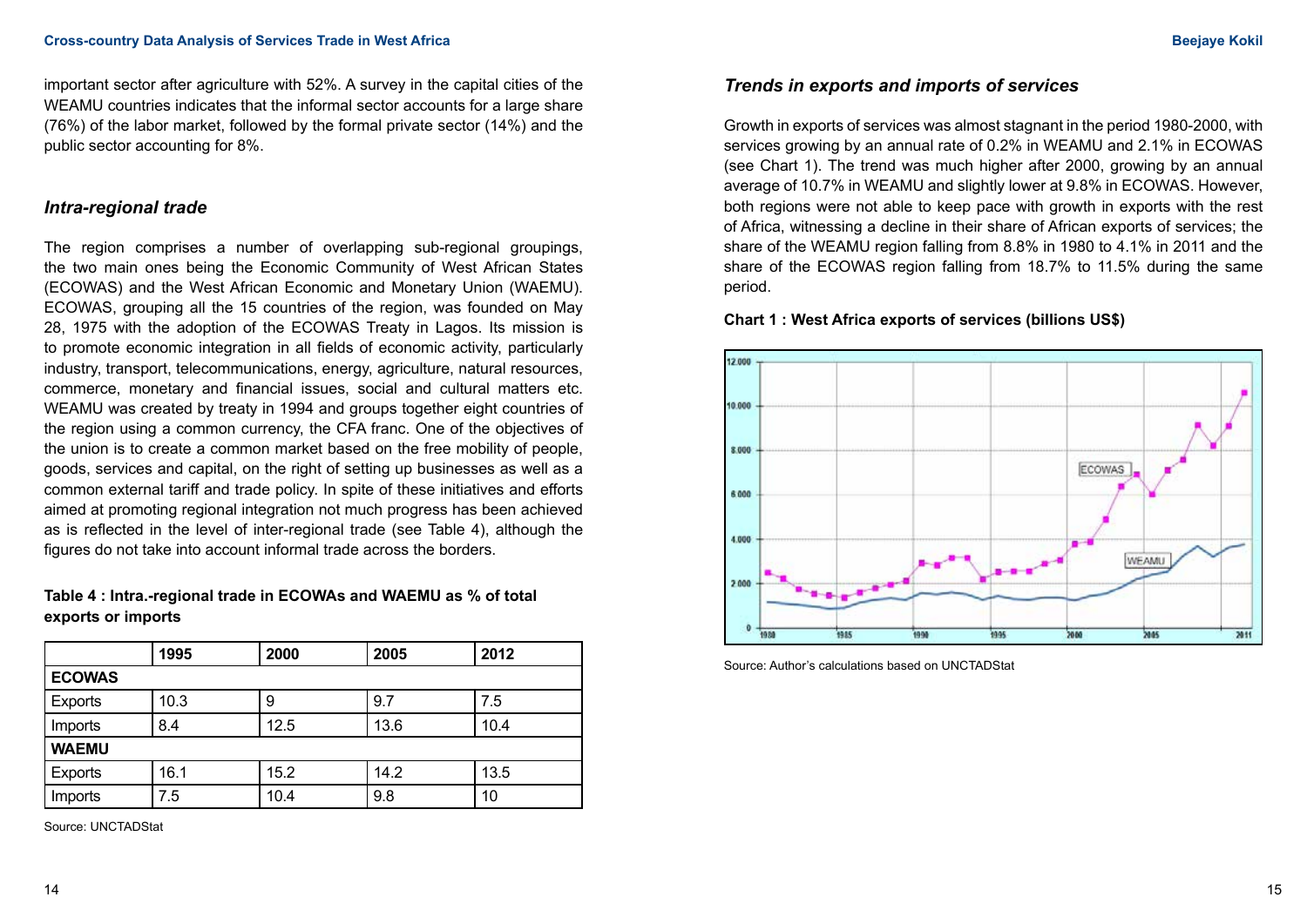Imports of services followed a similar trend, almost stagnant over the period 1980-2001, and rising much more rapidly over the period 2001-2011, growing at an annual rate of 11.6% in the WEAMU region and 16.3% in the ECOWAS region (see Chart 2). However, growth of services exports was not able to keep pace with the rest of the continent. The share of the WEAMU in Africa fell from an average of 9% in the early 80's to 4.9% in 2011. ECOWAS witnessed a slower decline in its share from 29.3% to 23.1% over the same period.





Source: Author's calculations based on UNCTADStat

The balance of services trade in West Africa has been constantly negative and increasing over time. The region reported a deficit in services transactions of 28.3 US\$ bn in 2011, a significant increase from 3 US\$ bn in 2000, and is second only to the central Africa region with a deficit of 37.5 US\$ bn, other regions have relatively lower deficits (Table 5). The surge in the deficit was mainly due to the huge increase of imports of services which more that quintupled over 2000- 2011 while exports almost tripled. All countries of the region recorded negative services balances, with Nigeria accounting for more than 75% of the regional balance.

#### **Table 5 : Services exports and imports 2000-2011**

in Millions US\$ Dollars at current prices and exchange rates

|                    | <b>Exports</b>       |                    |        | <b>Imports</b>    |         |         | <b>Balance</b> |          |  |
|--------------------|----------------------|--------------------|--------|-------------------|---------|---------|----------------|----------|--|
| <b>ECONOMY</b>     | 2000                 | 2011               | Growth | 2000              | 2011    | Growth  | 2000           | 2011     |  |
|                    |                      |                    | rate   |                   |         | rate    |                |          |  |
| <b>Benin</b>       | 136                  | 360                | 9.2    | 192               | 575     | 10.5    | $-56$          | $-215$   |  |
| <b>Burkina</b>     | 31                   | 395                | 25.9   | 140               | 1081    | 20.4    | $-109$         | $-687$   |  |
| Faso               |                      |                    |        |                   |         |         |                |          |  |
| Cape Verde         | 108                  | $\overline{577}$   | 16.5   | 100               | 319     | 11.1    | $\overline{7}$ | 258      |  |
| Côte d'Ivoire      | 482                  | 927                | 6.1    | 1227              | 2709    | 7.5     | $-745$         | $-1782$  |  |
| Gambia             | n/a                  | 153                | n/a    | n/a               | 68      | n/a     | n/a            | 84       |  |
| Ghana              | 504                  | 1871               | 12.7   | 584               | 3667    | 18.2    | $-79$          | $-1795$  |  |
| Guinea             | 68                   | 77                 | 1.2    | 285               | 572     | 6.5     | $-217$         | $-495$   |  |
| Guinea-            | 5                    | 18                 | 12.8   | 29                | 85      | 10.4    | $-24$          | $-68$    |  |
| <b>Bissau</b>      |                      |                    |        |                   |         |         |                |          |  |
| Liberia            | n/a                  | 604                | n/a    | n/a               | 1243    | n/a     | n/a            | $-639$   |  |
| Mali               | 99                   | 408                | 13.7   | 335               | 1070    | 11.1    | $-236$         | $-663$   |  |
| Niger              | 38                   | 137                | 12.5   | 132               | 940     | 19.6    | $-94$          | $-803$   |  |
| Nigeria            | 1833                 | 3387               | 5.7    | 3300              | 24573   | 20.0    | $-1467$        | $-21186$ |  |
| Senegal            | 387                  | 1134               | 10.3   | 405               | 1240    | 10.7    | $-18$          | $-107$   |  |
| Sierra Le-         | 42                   | 160<br>12.9        | 113    | 255               | 7.7     | $-71$   | $-95$          |          |  |
| one                |                      |                    |        |                   |         |         |                |          |  |
| <b>Togo</b>        | 62                   | 407<br>118<br>18.7 | 502    | 14.1              | $-56$   | $-96$   |                |          |  |
| <b>Total West-</b> | 3795<br>10613<br>9.8 | 6958               | 38901  | 16.9              | $-3164$ | -28288  |                |          |  |
| ern Africa         |                      |                    |        |                   |         |         |                |          |  |
| of which           | 3784<br>10.7<br>1240 | 2577               | 8204   | $\overline{11}.1$ | $-1337$ | $-4419$ |                |          |  |
| <b>WEAMU</b>       |                      |                    |        |                   |         |         |                |          |  |
| Eastern            | 5300                 | 18600              | 12.1   | 6100              | 19500   | 11.1    | $-800$         | $-900$   |  |
| Africa             |                      |                    |        |                   |         |         |                |          |  |
| Middle             | 1400                 | 3900               | 9.8    | 6400              | 41400   | 18.5    | $-5000$        | $-37500$ |  |
| Africa             |                      |                    |        |                   |         |         |                |          |  |
| Northern           | 17005                | 42500              | 8.7    | 14500             | 45000   | 10.8    | 2505           | $-2500$  |  |
| Africa             |                      |                    |        |                   |         |         |                |          |  |
| Southern           | 5800                 | 16600              | 10.0   | 7200              | 22500   | 10.9    | $-1400$        | $-5900$  |  |
| Africa             |                      |                    |        |                   |         |         |                |          |  |
| <b>Africa</b>      | 33300                | 92400              | 9.7    | 41700             | 168100  | 13.5    | $-8400$        | -75700   |  |

Note: Growth rates are calculated for 2000-2011. Source: UNCTAD, UNCTADStat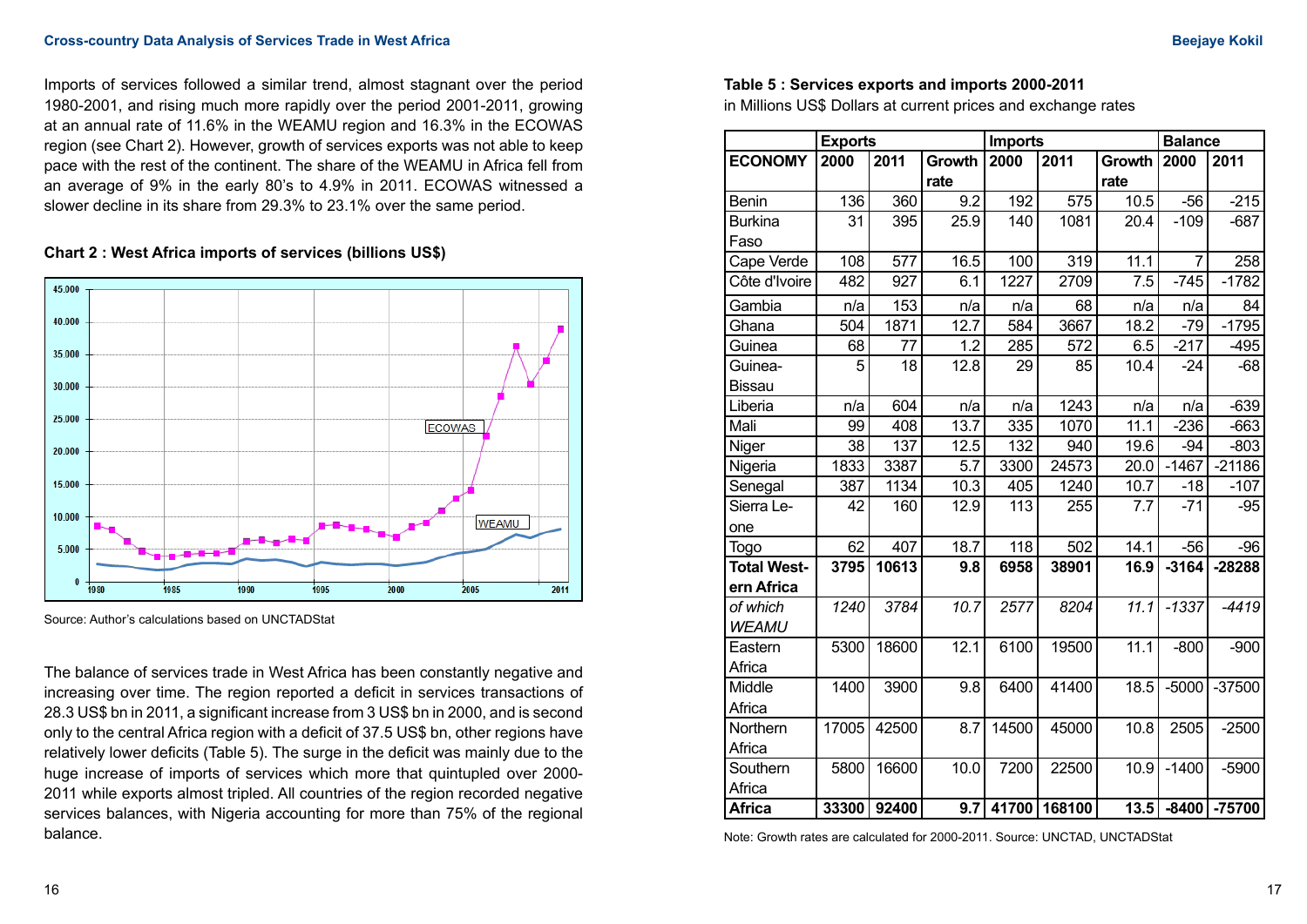| $(US$$ mn)<br>value<br>$91.3$ $-3100$<br>-3300<br>$-1100$<br>006-<br>-2000<br>$-300$<br>2000<br>39.6<br>21.9<br>40.6<br>100.0<br>30.1<br>2011<br>% share<br> 0.001<br>93.2<br>41.1<br>35.6<br>47.9<br>2000<br>16.4<br>16.4<br>17.6<br>13.2<br>16.2<br>19.5<br>14.7<br>Growth<br>rate $(\%)$<br>$(2000 -$<br>2011)<br>35500<br>11700<br>15800<br>8500<br>15400<br>38901<br>2011<br>US\$ mn)<br>value<br>  0089<br>7300<br>3000<br>2000<br>3500<br>2600<br>1200<br>82.4<br>21.3<br>32.4<br>100.0<br>38.9<br>28.7<br>2011<br>% share<br> 00.01<br>2000<br>92.5<br>52.5<br>22.5<br>15.0<br>60.0<br>$\frac{4}{9}$<br>$\frac{3}{8}$<br>$\overline{60}$<br>52<br>16.1<br>13.1<br>$(2000 -$<br>2011) |      |       | Exports |  |  | Imports |  | <b>Balance</b> |
|----------------------------------------------------------------------------------------------------------------------------------------------------------------------------------------------------------------------------------------------------------------------------------------------------------------------------------------------------------------------------------------------------------------------------------------------------------------------------------------------------------------------------------------------------------------------------------------------------------------------------------------------------------------------------------------------|------|-------|---------|--|--|---------|--|----------------|
| rate $(\%)$<br>2300<br>3500<br>4200<br>10800<br>8900<br>3100<br>2011<br>$(US$$ mn)                                                                                                                                                                                                                                                                                                                                                                                                                                                                                                                                                                                                           |      | value | Growth  |  |  |         |  |                |
|                                                                                                                                                                                                                                                                                                                                                                                                                                                                                                                                                                                                                                                                                              |      |       |         |  |  |         |  |                |
|                                                                                                                                                                                                                                                                                                                                                                                                                                                                                                                                                                                                                                                                                              | 2000 |       |         |  |  |         |  | 2011           |
|                                                                                                                                                                                                                                                                                                                                                                                                                                                                                                                                                                                                                                                                                              |      |       |         |  |  |         |  |                |
|                                                                                                                                                                                                                                                                                                                                                                                                                                                                                                                                                                                                                                                                                              | 600  |       |         |  |  |         |  | $-12300$       |
|                                                                                                                                                                                                                                                                                                                                                                                                                                                                                                                                                                                                                                                                                              | 8    |       |         |  |  |         |  | $-5000$        |
|                                                                                                                                                                                                                                                                                                                                                                                                                                                                                                                                                                                                                                                                                              | 2400 |       |         |  |  |         |  | $-11600$       |
|                                                                                                                                                                                                                                                                                                                                                                                                                                                                                                                                                                                                                                                                                              |      |       |         |  |  |         |  |                |
|                                                                                                                                                                                                                                                                                                                                                                                                                                                                                                                                                                                                                                                                                              | 4000 |       |         |  |  |         |  | -28101         |
|                                                                                                                                                                                                                                                                                                                                                                                                                                                                                                                                                                                                                                                                                              |      |       |         |  |  |         |  |                |
|                                                                                                                                                                                                                                                                                                                                                                                                                                                                                                                                                                                                                                                                                              |      |       |         |  |  |         |  |                |
|                                                                                                                                                                                                                                                                                                                                                                                                                                                                                                                                                                                                                                                                                              | 3700 |       |         |  |  |         |  | -26600         |
|                                                                                                                                                                                                                                                                                                                                                                                                                                                                                                                                                                                                                                                                                              |      |       |         |  |  |         |  |                |
|                                                                                                                                                                                                                                                                                                                                                                                                                                                                                                                                                                                                                                                                                              | 2100 |       |         |  |  |         |  | -9400          |
|                                                                                                                                                                                                                                                                                                                                                                                                                                                                                                                                                                                                                                                                                              |      |       |         |  |  |         |  |                |
|                                                                                                                                                                                                                                                                                                                                                                                                                                                                                                                                                                                                                                                                                              |      |       |         |  |  |         |  |                |

Source: UNCTAD, UNCTADStat Source: UNCTAD, UNCTADStat *Trade in services by main categories*

Regarding the breakdown by type of service, in 2011 more than a third of West Africa's services exports (38.9 %) and imports (40.6 %) were accounted for by other services (Table 6). Transport accounted for another 40% of imports followed by travel (21.9%); the corresponding figures for exports were 15% and 22.5% respectively. Data on a further breakdown of other services is not available for all countries of the region. however looking at some of the countries for which data is available, including Nigeria, it is observed that in 2011 about half of the trade in 'other services' was constituted of other business services followed by: government services (34.1%), insurance (6.7%), communications (3.2%), financial services (2.3%), royalties and license fees (1.4%), computer and information (1.2%), construction (0.8%), and personal, cultural and recreational services (0.5%).

Some central banks publish an additional breakdown by type of service in their balance of payments analysis in their annual reports, but most often the data provided is on the net balance. In the case of Guinea, maritime transport accounts for almost 50% of the service trade deficit, technical and business services (35%), air transport (10.7%) and insurance (6.7%).

The high share for transport is due to the fact that most of the ships carrying goods in and out of Guinea have foreign flags. The Gambia has a positive balance of services trade, mainly on account of income from tourism which together with air transport and construction, more than compensate for the deficit from maritime transport and insurance services. Nigeria records a deficit in the services account with transport accounting for 38.6%, travel (25.9%), other business services (20.1%), government services (5.6%), insurance (3.4%) and remaining sectors (6.4%). Benin also has a negative balance of services. The deficit is mainly accounted for by freight and insurance while travel balance is positive. Mali and Burkina Faso, both landlocked countries, have negative services trade balance, mainly accounted for by transport of goods. The balance for travel is positive, mainly on account of tourism.

Freight and insurance constitute a big component of services trade for most countries. These figures are usually arrived by applying a rate for freight and insurance respectively to the c.i.f. values as declared for customs purposes. In the case of Benin and other WEAMU countries the rate was 15.7% and was estimated by the central bank (BCEAO) following a survey of import agents

**Table 6 : West Africa - Trade in services by main categories**

Table 6 : West Africa - Trade in services by main categories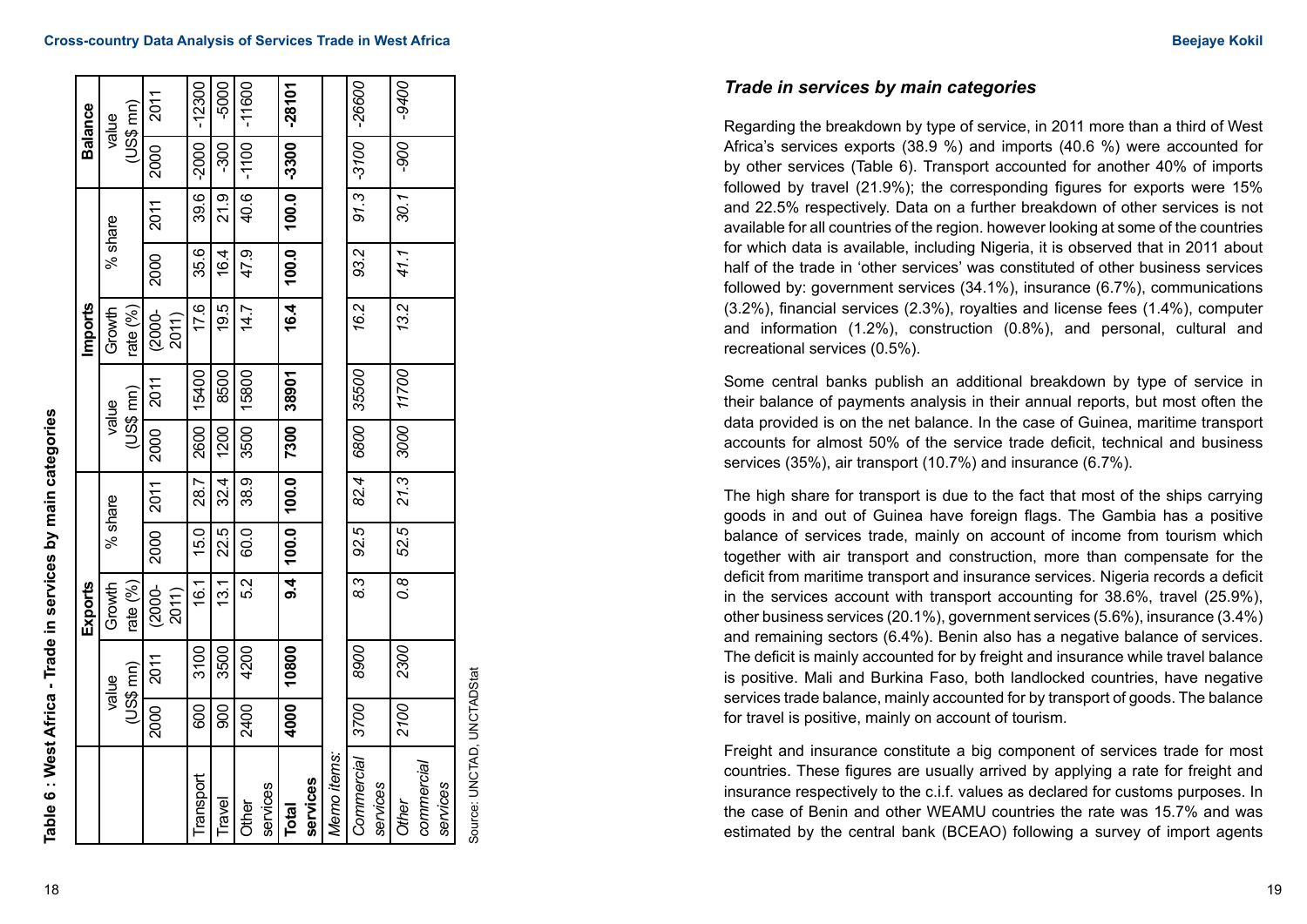undertaken in 2009. The BCEAO recently revised this ratio to 14.4% (freight 13.9%, insurance 0.5%) of imports (c.i.f.). The methodology is based on BPM6 and consists of determining the structure of imports in volume by main group of products and by geographical zones based on official statistics over the past 5 years; deduction of freight ratio by commodity groups and/or geographical zone; estimation of the global freight ratio as a weighted average of freight and insurance paid on goods and recorded in the external trade database.

Due to unavailability of data in international databases or in the analysis section of the balance of payments in central bank annual reports, it has not been possible to do further analysis of trade in services by trading partner. Further work is needed to identify the origin and destination of these services so that the data can be analyzed and translated in policy actions to stimulate inter-regional trade in services.

## *Infrastructure deficit in West Africa*

Boosting trade in services necessitates good infrastructure in terms of road networks and corridors, high performing ports and airports, efficient and reliable railway systems (where they are available), good telephone and internet connections, and sufficient power generation capacity to satisfy national/regional demand. A number of studies have examined the importance and/or role of infrastructure for economic development of Africa (Calderón & Servén, 2010; Ajakaiye & Ncube, 2010, etc.). Infrastructure provides access to key economic inputs such as knowledge, resources, and technology; reduces the barriers to free movement of goods and persons, and increases access to the market for goods and services. Transport infrastructure promotes cross-border trade and investment, improves countries' competitiveness, and raises domestic output, thus fostering regional integration. In contrast, poor infrastructure reduces the mobility of different factors of production, impacting negatively on productivity by increasing overheads, logistics, and transportation costs, thereby reducing local enterprises' ability to compete internationally.

Africa's economic and social development is hampered by the lack of adequate basic infrastructure such as roads, power supply, telecommunications, and public transport. West Africa performs worse than other regions, coming in third position on most aggregate infrastructure indicators (Table 7).

**Table 7 : Benchmarking West Africa's infrastructure with other regions**

|                              | <b>Western</b> | <b>Eastern</b> | <b>Southern</b> | <b>Central</b> |
|------------------------------|----------------|----------------|-----------------|----------------|
| Paved road density           | 38             | 29             | 92              |                |
| Fixed-line telephone density | 28             | 6              | 80              | 13             |
| Mobile telephone density     | 72             | 46             | 133             | 84             |
| Internet density             | $\mathbf 2$    | 2              | 4               |                |
| Generation capacity          | 31             | 16             | 176             | 47             |
| Electricity coverage         | 18             | 6              | 24              | 21             |
| Improved water               | 63             | 71             | 68              | 53             |
| Improved sanitation          | 35             | 42             | 46              | 28             |

Source: AICD

The aggregate figures invariably mask substantial country variations within the region. The Infrastructure index, which summarizes the level of infrastructure development in a country compared to other African countries, varies from lows of 5 in Niger and 7.5 in Sierra Leone to 44.1 in Cabo Verde, well below that of South Africa (79), one of the best performers on the continent (Table 8).

The availability of good regional infrastructure, especially good road networks, promotes economic exchange between countries across different sectors, intraregional trade and integration. (Buys et al., 2010; Ndulu, 2006; Mbekeani, 2010; Bafoil & Ruiwen, 2010; AfDB, 2012; UNCTAD, 2013). Table 9 provides some information on the relative importance of transport corridors in West Africa compared to other regions. The region is lagging behind in terms of the length of the road network. Investment in infrastructure needs to be significantly scaled up to close this gap. The AfDB is supporting initiatives such as the Program for Infrastructure Development (PIDA) and the Infrastructure Consortium of Africa (ICA) to mobilize funds and fast track infrastructure development on the continent. Estimates for the most recent PIDA study suggest that of the priority projects to be completed before 2020, transport requires the second-largest amount of funding with an estimated \$25.4 billion in investment needed. The Lagos-Dakar Corridor is one of nine trans-African highways on the continent supported by the program to facilitate land transport. The highway will link the various capitals of the countries along its path.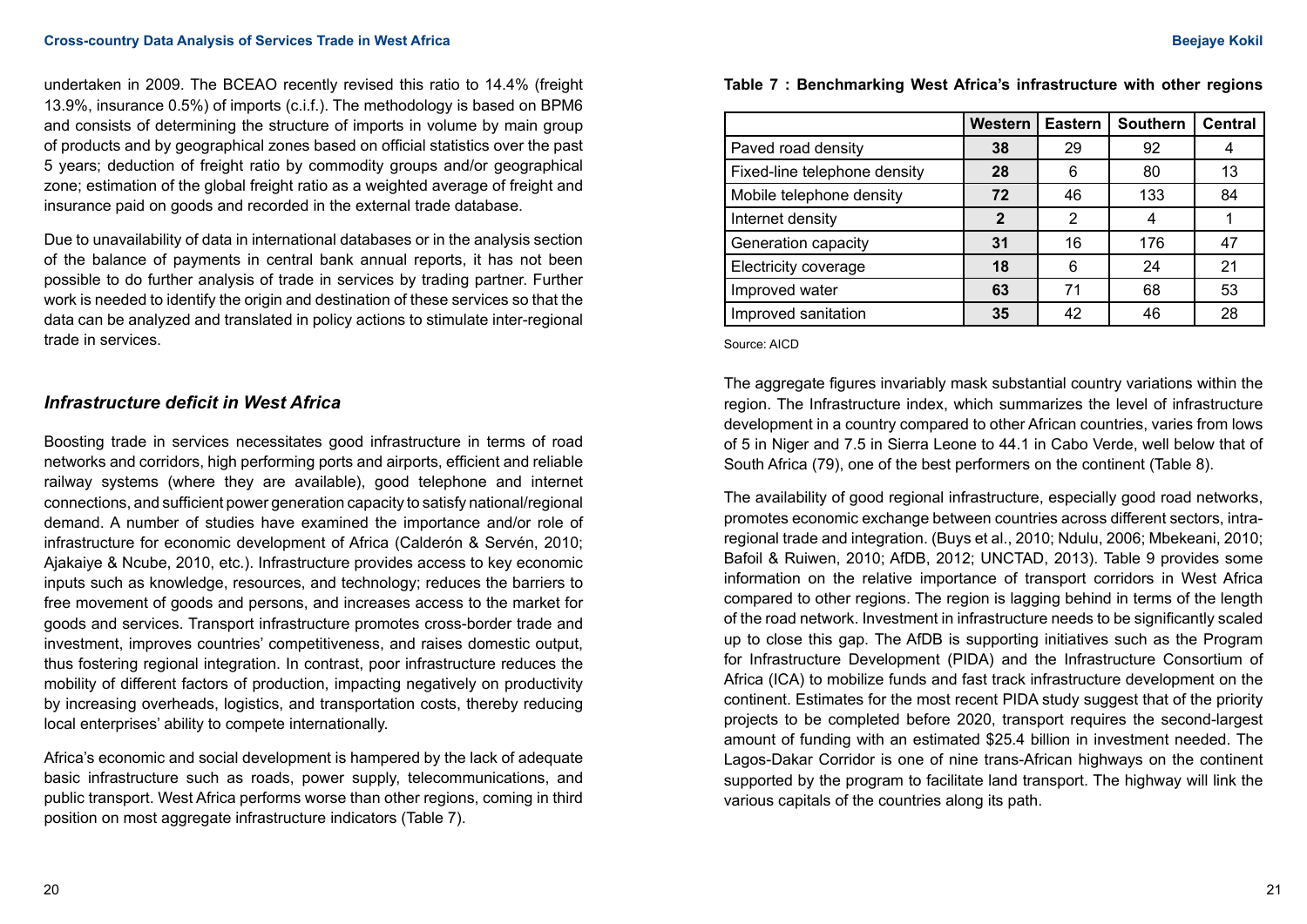**Table 8 : West Africa's infrastructure deficit** (Data for 2010)

|                                      | Infra-<br>structure<br><b>Index</b> | <b>Paved</b><br><b>Roads</b>        | Road<br><b>Network</b>                                  | <b>Net</b><br><b>Generation</b> | Phone<br>subscription                             |
|--------------------------------------|-------------------------------------|-------------------------------------|---------------------------------------------------------|---------------------------------|---------------------------------------------------|
|                                      |                                     | (km per<br>10,000 in-<br>habitants) | (km per km <sup>2</sup><br>of exploitable<br>land area) | (KWh per<br>capita)             | (fixed line and<br>mobiles per 100<br>inhabitants |
| <b>Benin</b>                         | 13.7                                | 2.0                                 | 2.2                                                     | 16.1                            | 81.5                                              |
| <b>Burkina</b><br>Faso               | 15.3                                | 2.3                                 | 5.8                                                     | 40.7                            | 35.5                                              |
| Cape<br>Verde                        | 44.1                                | 18.8                                | 8.8                                                     | 578.6                           | 89.5                                              |
| Côte<br>d'Ivoire                     | 17.8                                | 3.3                                 | 2.7                                                     | 289.9                           | 77.6                                              |
| Gambia                               | 24.7                                | 4.2                                 | 3.3                                                     | 133.1                           | 88.4                                              |
| Ghana                                | 21.1                                | 5.7                                 | 5.1                                                     | 336.7                           | 72.6                                              |
| Guinea                               | 12.4                                | 4.3                                 | 2.2                                                     | 97.1                            | 40.3                                              |
| Guinea-<br><b>Bissau</b>             | 10.6                                | 6.4                                 | 1.0                                                     | 44.2                            | 39.5                                              |
| Liberia                              | 11.2                                | 1.6                                 | 1.2                                                     | 83.9                            | 39.5                                              |
| Mali                                 | 10.3                                | 3.6                                 | 0.4                                                     | 33.8                            | 49.2                                              |
| Niger                                | 5.0                                 | 2.5                                 | 0.5                                                     | 16.1                            | 25.1                                              |
| Nigeria                              | 17.6                                | 1.8                                 | 2.2                                                     | 157.0                           | 55.8                                              |
| Senegal                              | 21.7                                | 3.8                                 | 0.8                                                     | 222.7                           | 69.9                                              |
| Sierra<br>Leone                      | 7.5                                 | 1.5                                 | 2.0                                                     | 24.7                            | 34.3                                              |
| Togo                                 | 10.8                                | 4.1                                 | 2.7                                                     | 21.1                            | 44.2                                              |
| <b>ECOWAS</b><br>(Simple<br>Average) | 16.3                                | 4.4                                 | 2.7                                                     | 139.7                           | 56.2                                              |
| Memo<br>Item:South<br>Africa         | 79.0                                | 12.5                                | 3.4                                                     | 4825.7                          | 108.9                                             |

Source: AfDB Statistics Department

| Corridor | Length | Road in good<br>condition | <b>Trade</b><br>density | <b>Implicit</b><br>velocity | Freight<br>tariff   |
|----------|--------|---------------------------|-------------------------|-----------------------------|---------------------|
|          | kms    | %                         | (mn US\$<br>per km)     | (km per<br>hour)            | US\$ per<br>ton-km) |
| Western  | 2050   | 72                        | 8.2                     | 6.0                         | 0.08                |
| Central  | 3280   | 49                        | 4.2                     | 6.1                         | 0.13                |
| Eastern  | 2845   | 82                        | 5.7                     | 8.1                         | 0.07                |
| Southern | 5000   | 100                       | 27.9                    | 11.6                        | 0.05                |

**Table 9 : Relative performance of transport corridors in Africa**

Note: Implicit velocity is the total distance divided by the total time taken to make the trip, including time spent stationary at ports, border crossings, and other stops. Source: Terevaninthorn and Raballand 2009.

Energy generation and access plays a critical role for the socio-economic development of a country; driving growth and productivity and contributing to social well-being and welfare. Sub-Saharan Africa has inadequate generation capacity, limited electrification, low power consumption, unreliable services and high costs (Africa's Infrastructure: A Time for Transformation, World Bank). Although the continent is well endowed with hydropower and thermal resources only a small fraction of its power generation potential has been developed. Furthermore a significant number of countries have low generation capacity, well below the minimum efficiency scale contributing to high costs of production. Pooling energy resources through regional power trade reduces power costs, extends the market beyond national borders and stimulates investment in power generation in countries with a comparative advantage. Four power pools have been established on the continent to promote mutually beneficial trade in electricity. The West Africa Power Pool (WAPP, the second largest pool on the continent) serves countries of the ECOWAS region and aims to increase the overall level of electrification in the region. Within WAPP, Benin, Togo and Burkina Faso import power from Cote d'Ivoire and Ghana; and Niger imports from Nigeria. Both countries generate power from natural gas. In spite of these developments power trade among countries in the region is still low at around 6% in WAPP (the highest is 10% in SAPP).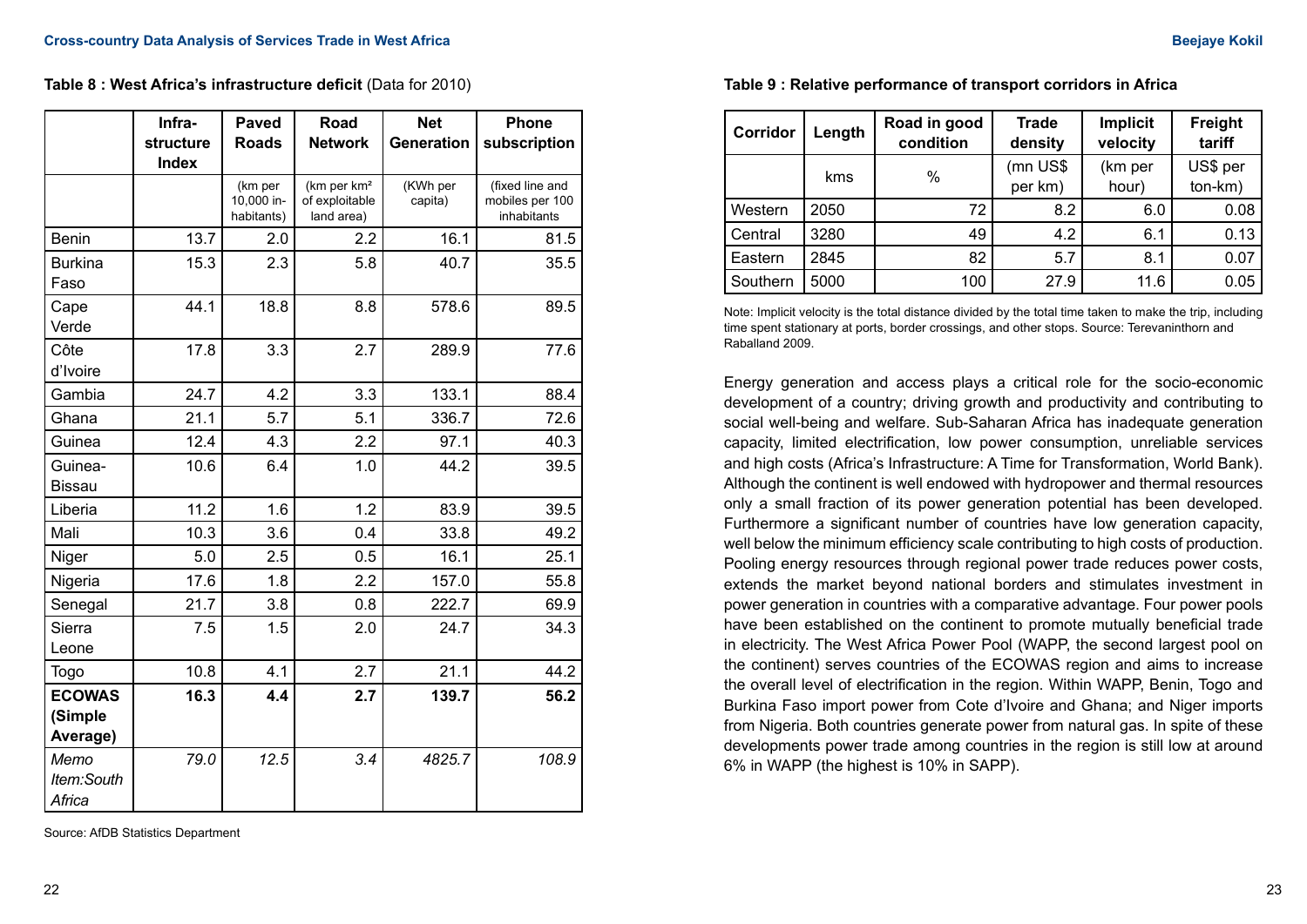Africa is one of the fastest growing regions in terms of mobile telephony. With the spread of the basic mobile phone the digital divide for voice services is closing at a rapid pace. Internet connectivity is an important determinant for taking advantage of the growing market for trade in business services, which is being enabled by ICTs. The quality of internet connection has improved and bandwidth has significantly increased on the continent with the installation of a number of submarine cables. More specifically in West Africa, the SAT-3 WASC cable links South Africa to Portugal and to some coastal countries of West Africa, enabling the region to access the world cable system and international networks. However, further challenges remain in terms of developing terrestrial backbone networks. Countries like Senegal and Cape Verde were connected much earlier and have started to benefit from the development of e-services with the setting up of a number of call-centres, working for American and European clients and benefitting from easy access to a dual telephone-internet system and the low cost of local staff. Prospects for internet development in the region are positive although the rural urban divide will persist because of poor electricity access and limited fixed-line connections.

## *Enhancing services trade*

A good business climate fosters the development of the services sector, including trade in services. Table 10 below provides the latest business indicators for countries of the West Africa region, highlighting the best performer of the region, the worst performer and the comparative performance of the best performer in Africa and the world. There is a lot of catching up to do with other countries of the region and with the best performer on the continent. While many countries have agreed to undertaking trade reforms, particularly regarding goods, progress in the area of services have been more erratic. Impediments to trade in services mainly occurs through direct controls on market access and through treatment of foreign providers that is less favorable than that of national ones either through quantitative restrictions/prohibitions in certain sectors to foreign companies; additional licensing or certification requirements; additional taxes or charges; and lack of access to distribution networks.

| Table 10 - West Africa: Doing Business Indiana 2014                                                                           |                       |                      |                  |                       |           |            |                 |                               |                |             |
|-------------------------------------------------------------------------------------------------------------------------------|-----------------------|----------------------|------------------|-----------------------|-----------|------------|-----------------|-------------------------------|----------------|-------------|
|                                                                                                                               | Ease of Doing         | Start-               | Get-             |                       |           |            |                 | <b>Trading Across Borders</b> |                |             |
|                                                                                                                               | <b>Business</b>       | ing a                | Sung             |                       |           | Export     |                 |                               | Import         |             |
| Economy                                                                                                                       | <b>Rank (total of</b> | Busi-<br>ness        | tricity<br>Elec- | Rank                  | Docu-     | Time       | Cost            | Docu-                         | Time           | Cost        |
|                                                                                                                               | 189 counries)         |                      | Time (days)      |                       | ments     |            |                 | ments                         |                |             |
| Benin                                                                                                                         | 174                   | ភ                    | $\frac{158}{15}$ | $\frac{110}{10}$      | σ         | 92         | 1030            | ↘                             | 27             | 1520        |
| Burkina Faso                                                                                                                  | 154                   | ದ                    | <u>යි</u>        | 174                   | $\vec{0}$ | $\ddot{4}$ | 2455            | ဖ                             | 49             | 4430        |
| Cape Verde                                                                                                                    | $\vec{z}$             | $\vec{0}$            | $\frac{8}{2}$    | 9S                    | ⊣         | ಠ          | 1125            | ↘                             | ಹ              | 329         |
| Côte d'Ivoire                                                                                                                 | 191                   | $\infty$             | 9g               | $\overrightarrow{65}$ | ဖ         | S2         | 0661            | $\vec{0}$                     | 34             | 2710        |
| Gambia                                                                                                                        | ຍິ                    | 27                   | 2                | 66                    | တ         | ಜ          | 1190            | ∼                             | $\overline{2}$ | <b>S68</b>  |
| Ghana                                                                                                                         | g                     | 14                   | 2                | $\overline{5}$        | თ         | ಹ          | 928             | ↘                             | 42             | 1360        |
| Guinea                                                                                                                        | 175                   | $\vec{0}$            | 69               | 38                    | ↘         | 88         | $\frac{6}{2}$   | ဖ                             | 31             | 1390        |
| Guinea-Bissau                                                                                                                 | <u>ន្</u>             | ဖ                    | 455              | 125                   | တ         | S2         | 1448            | တ                             | 22             | 9002        |
| Liberia                                                                                                                       | 144                   | 4.5                  | 465              | $\frac{142}{5}$       | $\vec{0}$ | ີ ຕ        | 1220            | $\vec{D}$                     | 28             | 1320        |
| <b>Mali</b>                                                                                                                   | ξģ                    | $\overrightarrow{=}$ | $\vec{50}$       | $\vec{50}$            | တ         | 92         | 2440            | $\vec{0}$                     | ξŠ             | 4405        |
| <b>Niger</b>                                                                                                                  | $\frac{1}{2}$         | ゴ                    | $\frac{1}{2}$    | $\frac{1}{2}$         | $\infty$  | 92         | 4475            | $\vec{0}$                     | $\overline{8}$ | 4500        |
| <b>Nigeria</b>                                                                                                                | 147                   | 82                   | 260              | $\frac{158}{158}$     | ဖ         | 22         | 1380            | ಹ                             | జ              | 1695        |
| <b>Senegal</b>                                                                                                                | $\frac{1}{2}$         | တ                    | 113              | $\overline{8}$        | σ         | $\vec{D}$  | 1225            | Öī                            | $\frac{4}{4}$  | 1740        |
| Sierra Leone                                                                                                                  | 142                   | ನ                    | 113              | $\frac{140}{1}$       | ↘         | S2         | 1185            | ဖ                             | မွ             | <b>1575</b> |
| Togo                                                                                                                          | 497                   | ಹೆ                   | 74               | $\overrightarrow{0}$  | Φ         | 24         | $\frac{10}{10}$ | ↘                             | 29             | 1190        |
| Africa's best performer                                                                                                       | 2O                    | N                    | မွ               | $\vec{D}$             | 4         | ਠੋ         | 595             | cл                            | $\vec{0}$      | <b>577</b>  |
| World's best peformer                                                                                                         |                       | $\mathsf{N}$         | $\vec{\infty}$   | ۸                     | ω         | თ          | 450             | ω                             | 4              | 440         |
| Note: Documents in numbers, time in days, costs in days, costs in US\$ per container. Socie signing Business 2014, World Bank |                       |                      |                  |                       |           |            |                 |                               |                |             |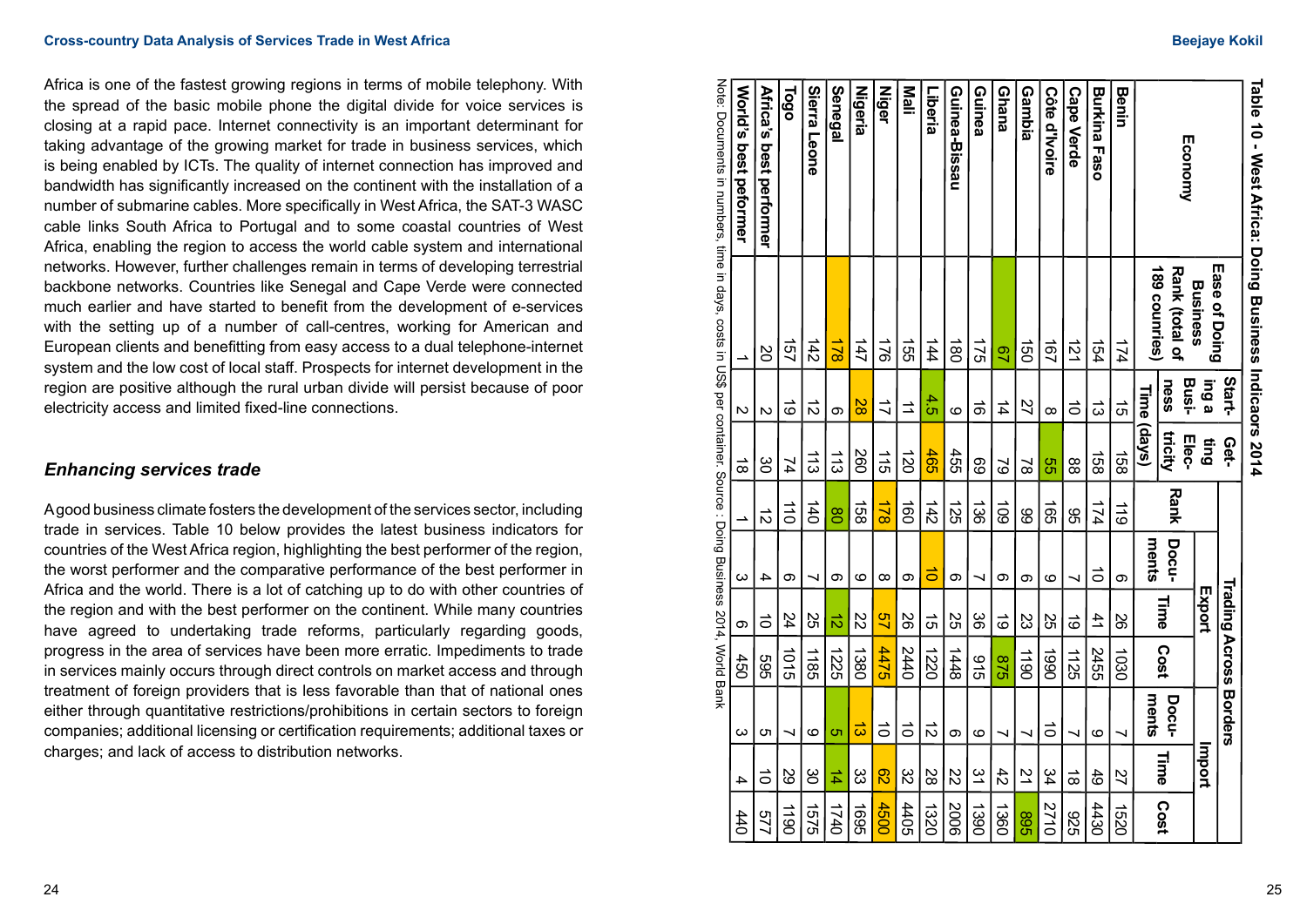A number of studies have shown that liberalizing trade in services is likely to yield substantial gains in growth and welfare, particularly for developing countries, including African countries. Many services are intermediate inputs for the production of goods and other services and with competition their prices are expected to fall, leading lower costs of production and increased competitiveness. Comparison of cost insurance freight (c.i.f.) prices with free on board (fob) prices shows that the margin has declined for all regions except Africa, which also records the highest margin. Simulations for Tunisia indicate that the liberalization of a number of key services sectors could yield gains equivalent to seven percent of GDP. Another study indicates that opening the financial and telecom sectors impacts positively on growth by up to 1.5 percent. On the other hand, some concerns have been raised by developing countries on the effects on the balance of payments, the negative impact on poverty with possible job retrenchment and higher prices for public utilities and transport as utilities are privatized, impacting upon household consumption.

A number of countries, including some in West Africa, have been engaged in services trade reforms in synergy with other reforms such as domestic deregulation, privatization of utilities, financial reforms and trade liberalization in goods sectors. The objective is to improve competition in the private sector, increase the efficiency of state-owned companies and strengthen export competitiveness. Table 10 provides some doing business indicators, the ease of doing business, the time for starting a business and getting electricity and indicators relating to trading across borders, for countries in West Africa. Countries of the region are well behind and need to improve the business climate and facilitate trading with other partners to be competitive.

# *Conclusion*

The paper has attempted to provide a better understanding of trade in services, the statistical framework for its measurement, data limitations, the relative importance of services in the economy and recent trends in trade in services in the West Africa region. The paucity of data on the issue calls for reinforcing the capacity of the institutions involved in compilation and analysis of such data; better collaboration between the various institutions involved, such as customs, central bank, statistical offices, related ministries and large public and private corporations; the use of international methodologies and standards for sharing of data; and the use of the latest IT tools to facilitate the processing and dissemination of the data for policy use, the private sector and the public in general. As the level of income rises in the region the share of services will increase. Services can facilitate growth in other sectors of the economy and contribute to higher growth in the region. The infrastructure gap needs to be addressed to facilitate the movement of goods, services and people and the business climate improved to promote private investment and public private partnerships.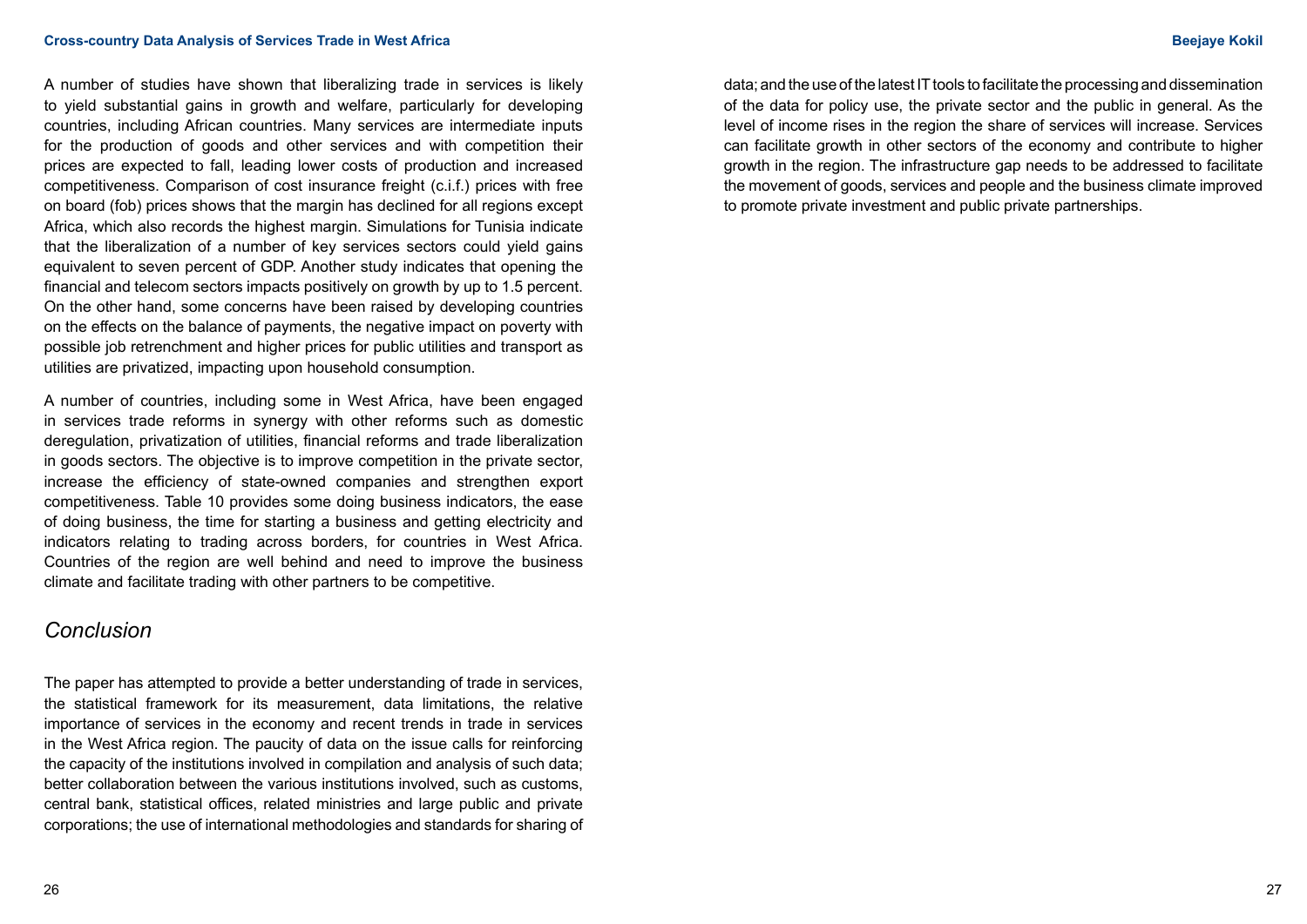# *Bibliography*

Akpan, U. S., 2013. Impact of Regional Road Infrastructure Improvement on Intra-Regional Trade in ECOWAS. [pdf] Available at: <http://www.afdb.org/uploads/ tx\_llafdbpapers/Impact\_of\_Regional\_Road\_Infrastructure\_Improvement\_on Intra-Regional Trade in ECOWAS 1.pdf> [Accessed 23 May 2014).

Deardorff, A., Stern, R., 2004. *Empirical Analysis of Barriers to International Services Transactions and the Consequences of Liberalization.* [pdf] Available at: <http://www.fordschool.umich.edu/rsie/workingpapers/Papers501-525/r505. pdf>.

Foster, V. and Briceño-Garmendia, C., 2010. *Africa's Infrastructure, A time for Transformation, A copublication of the Agence Francaise de Developpement and the World Bank.* [pdf] Available at: <http://siteresources.worldbank.org/ INTAFRICA/Resources/aicd\_overview\_english\_no-embargo.pdf> [Accessed 23 May 2014].

International Monetary Fund, 2009. *Balance of Payments and International Investment Position Manual.* [pdf] Available at: <http://www.imf.org/external/ pubs/ft/bop/2007/pdf/bpm6.pdf> [Accessed 23 May 2014].

Keane, J., Calì, M. and Kennan J., 2010. *Impediments to Intra-Regional Trade in Sub-Saharan Africa.* [pdf] <Available at: http://www.odi.org.uk/sites/odi.org.uk/ files/odi-assets/publications-opinion-files/7482.pdf.> [Accessed 23 May 2014].

Lehmann, A., Tamirisia, N.T. and Wieczorek, J., 2003. *International Trade in Services: Implications for the IMF.* [pdf] Available at: <http://www.imf.org/ external/pubs/ft/pdp/2003/pdp06.pdf> [Accessed 23 May 2014].

Mann, C. L., 2007. T*echnology, Trade in Services, and Economic Growth.* Paris: Organization for Economic Cooperation and Development, Trade Directorate Forum on Trade, Innovation and Growth, October 2007.

Manual on Statistics of *International Trade in Services, 2010* (MSITS 2010). [pdf] Available at: <http://unstats.un.org/unsd/statcom/doc10/BG-MSITS2010. pdf> [Accessed 23 May 2014].

United Nations Conference on trade and Development. *UNCTAD Handbook of*  Statistic. [pdf] Available at: <http://unctad.org/en/Pages/Publications/Handbookof-Statistics.aspx> [Accessed 23 May 2014].

WTO, 2010. *Measuring trade in services, A training module produced by WTO.*  [pdf] Available at < http://www.wto.org/english/res\_e/statis\_e/services\_training\_ module\_e.pdf> [Accessed 23 May 2014].